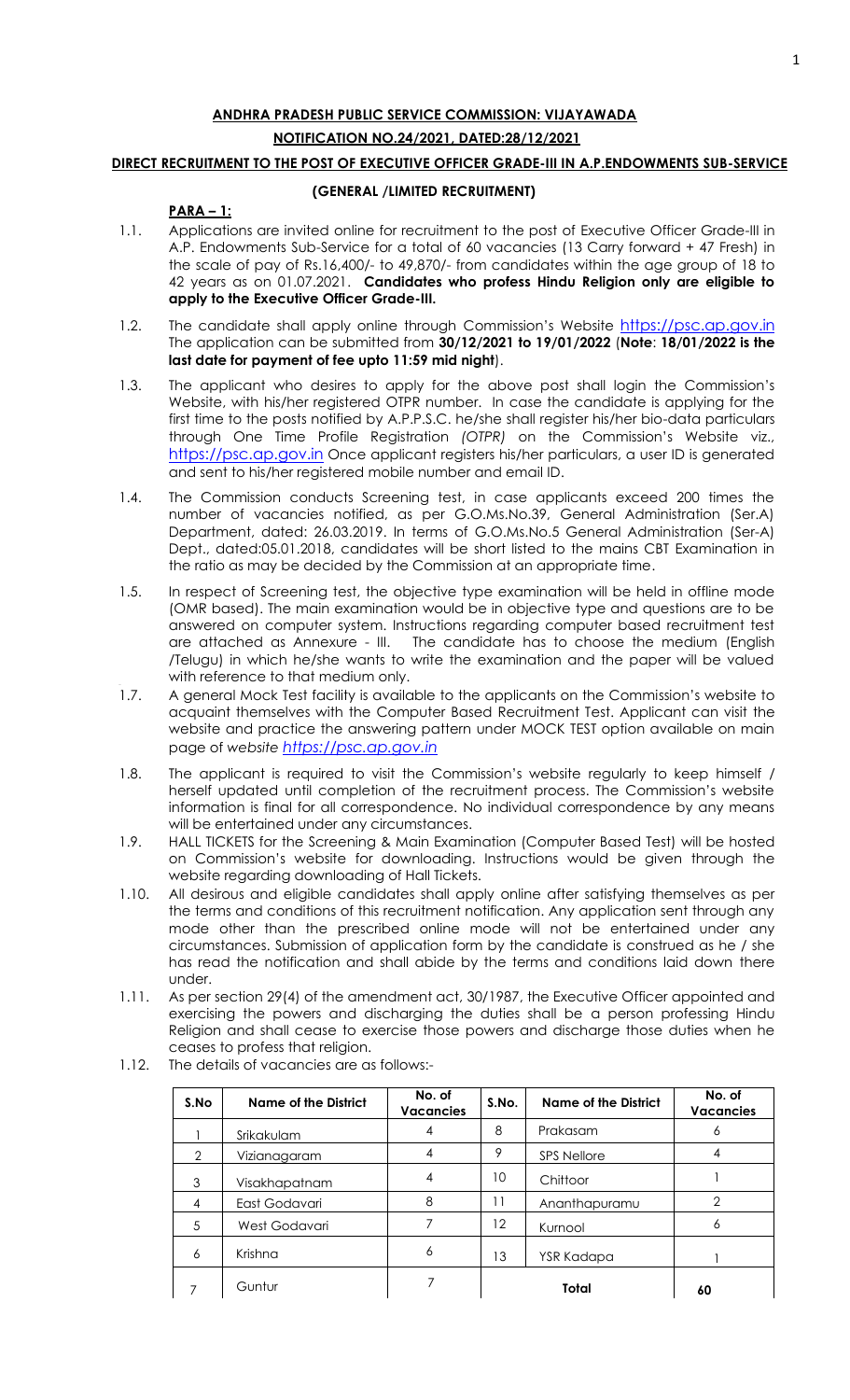Note: The details of vacancies viz., Community, District and Gender wise (General / Women) may be seen at Annexure-I **PARA-2: ELIGIBILITY:**

- i. He / She is of sound health, active habits and free from any bodily defect or infirmity rendering him unfit for such service:,
- ii. His / Her character and antecedents are such as to qualify him/her for such service:,
- iii. He /She possesses the academic and other qualifications prescribed for the post: and
- iv. He/ She is a citizen of India:

Provided that no candidate other than a citizen of India may be appointed except with the previous sanction of the State Government and except in accordance with such conditions and restrictions as they may be laid down. Such sanction shall not be accorded unless the State Government are satisfied that sufficient number of citizens of India, who are qualified and suitable are not available.

# **PARA-3: EDUCATIONAL QUALIFICATIONS:**

 The candidate should possess the prescribed academic qualification as on the date of this notification. **In respect of other than prescribed Educational Qualifications, claiming equivalence, the decision of the concerned department (Unit Officer) shall be final.**

**Note:** If the applicant possesses an equivalence of qualification other than prescribed qualification in the Commission's notification, applicant should produce a copy of the Government Orders to the Commission in advance within 10 days of last date for submitting applications, failing which their application will be rejected.

| Name of the Post              | <b>Educational Qualifications</b>                                                                                                                                                                                                                                                                                    |
|-------------------------------|----------------------------------------------------------------------------------------------------------------------------------------------------------------------------------------------------------------------------------------------------------------------------------------------------------------------|
| <b>Endowments Sub-Service</b> | Must possess a Bachelor's Degree from a University in<br>Executive Officer Grade-III in A.P.   India established or incorporated by or under a Central<br>Act or a State Act or Provincial Act or any other Institution<br>recognized by the University Grants Commission or any<br>other equivalent qualifications. |

# **Note: Candidates shall profess Hindu Religion as per sub section (4) of section 29 of the Andhra Pradesh Charitable and Hindu Religious Institutions and Endowments Act 30/87.**

#### **PARA- 4 RESERVATIONS:**

4.1. There will be reservations in direct recruitment in respect of Scheduled Tribes, Scheduled Castes, Backward Classes, Economically Weaker Sections, Physically Challenged, Women and Meritorious Sports Persons as per Rule 22 and 22 (A) of A.P. State and Subordinate Service Rules.

# **NOTE: The candidates belonging to SC, ST, BC, EWS & PH and who avails upper age relaxation will also be considered for open category vacancies"**

- 4**.**2. In the case of candidates who claim the benefit of reservation or relaxation from upper age limit on the basis of Caste/Tribe or Community the basic document of proof of Community will be the Certificate issued by the Revenue Authorities not below the rank of Tahsildar in the case of SC/ST/EWS and Non Creamy Layer Certificate issued by the Revenue Authorities in the case of Backward Classes. The list of Caste/Tribe/Community is as incorporated in Schedule-I of above Rules. The list is also appended at Annexure –IV. The candidates have to produce proof of the community claimed in their application at all stages of selection along with the certificates relating to Educational Qualifications and local status certificates etc.,. Subsequent claim of change of community will not be entertained.
- 4.3. The person with disability means a person suffering from not less than forty percent of any disability as certified by a medical authority except hearing Impairment. Hearing Impairment means loss of sixty decibels or more in the better ear in the conversational range of frequencies which corresponds to 85 dBs Hearing threshold on the audiogram in the better ear i.e., 85 dB hearing level in audiogram – 25 dB upper limit of normal hearing = 60 dBs hearing loss as per provision under "Person with Disabilities Act, 1995" as amended in 15 th June 2017.
- 4.4. Caste & Community: Community Certificate issued by the competent authority in terms of G.O. Ms No. 58, SW (J) Dept., dt.12/5/97 should be submitted at appropriate time. As per A.P. State and Subordinate Service Rules, Rule -2(28) Explanation: In so far as claiming for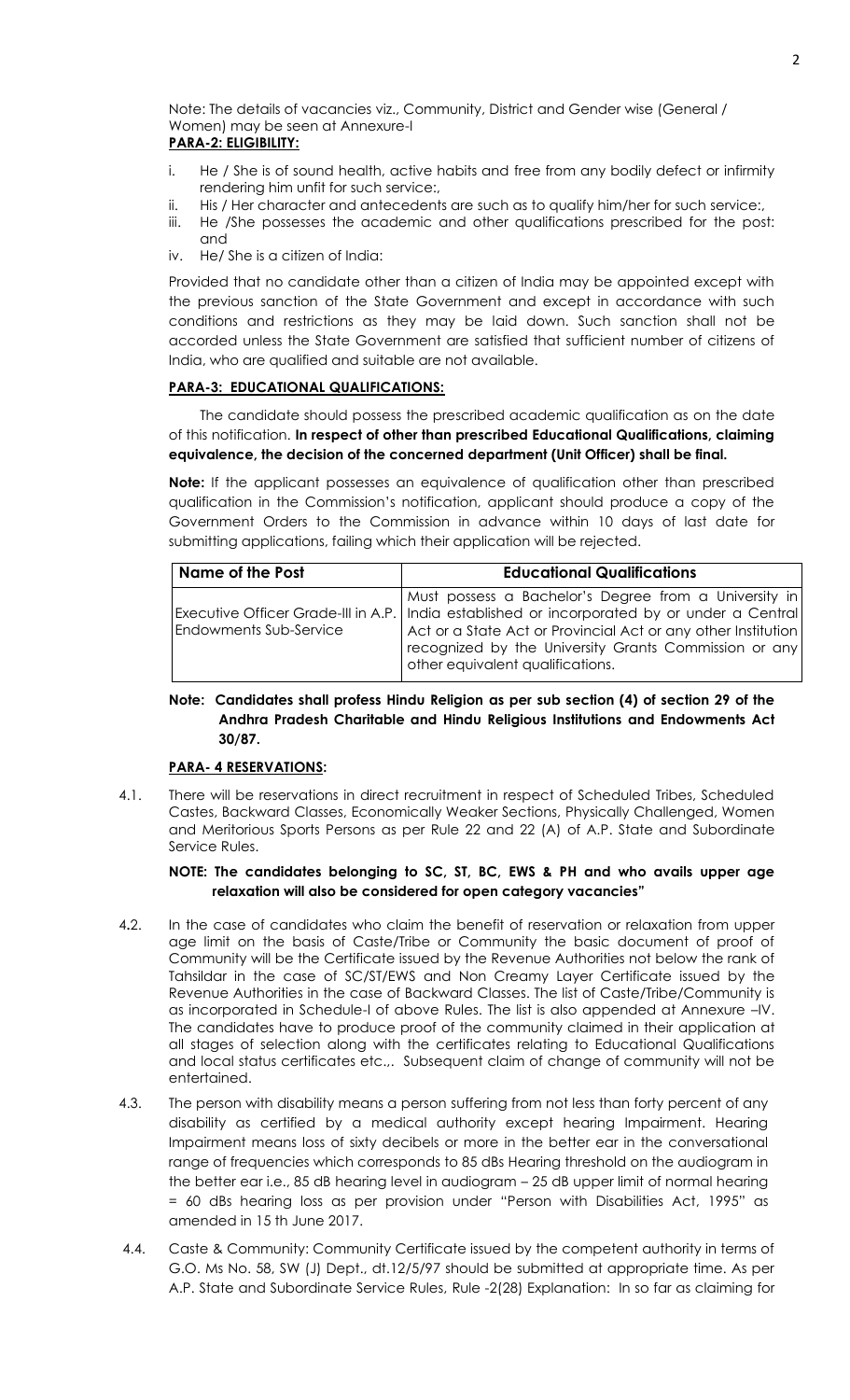SC reservation is concerned, No person who professes a religion different from Hinduism shall be deemed a member of Schedule Caste. However, scheduled caste converts to Buddhism deemed to be scheduled caste. BCs, SCs, STs & EWS belonging to other States are not entitled for reservation.

- 4.5. There shall be Reservation to Women horizontally to an extent of 33 1/3% in terms of rule 22- A of APSSS Rule as per G.O. Ms. No. 63, GA (Ser-D) Dept., dated: 17.04.2018.
- 4.6. The reservation to meritorious sports persons will apply as per G.O.Ms.No.13, GA (Ser-D) Dept., dated: 23.01.2018, G.O.Ms.No.74, Youth, Advancement, Tourism and Culture (Sports) Dept., dated: 09.08.2012, G.O.Ms.No.473, Youth, Advancement, Tourism and Culture (Sports) Dept., dated: 03.12.2018 and G.O.Ms.No.08, Youth, Advancement, Tourism and Culture (Sports) Dept., dated: 23.11.2020.
- 4.7. The candidates claiming reservations under sports quota shall submit following documents at the time of verification of original certificates. **For Group IV Category post** – Candidates should have represented atleast a university from A.P. state in the Inter University competition at National/Zonal/Regional Level in one of recognized Games/Sports. He /She shall submit participation certificate along with Form III or above.
- 4.8. Evaluation of various physical disabilities and procedure for certification will be as per orders contained in G.O.Ms. No. 56, WD, CW & DW (DW) Dept., dated 02.12.2003 and G.O.Ms. No. 31, WD, CW & DW Dept., dated 01.12.2009.
- 4.9. Reservation to BC-E group will be subject to the adjudication of the litigation before the Hon'ble Courts including final orders in Civil Appeal No: 2628-2637 of 2010 in SLP(c). No. 7388-7397 of 2010, dated. 25/03/2010 and orders from the Government.
- 4.10. The candidates claiming status of non-creamy layer of Backward Class have to obtain a Certificate in terms of G.O. Ms. No. 3, Backward Classes Welfare (C-2) Department, Dated 04.04.2006 read with G.O. Ms. No. 26 Backward Classes Welfare(C) Department, Dated 09.12.2013 regarding their exclusion from the Creamy Layer from the competent authority (Tahasildar) and produce the same at appropriate time of verification**.** In case of failure to produce the same on the day of verification, the Candidature will be considered against open competition even if he / she are otherwise eligible in all aspects.
- 4.11. If eligible disabled candidates of a particular category are not available, to fill up the carry forward vacancy, the same shall be filled-up by the method of interchanging as per G.O.Ms. No.23, department for Women, Children, Disabled and Senior Citizen (DW)Dept., Dated: 26.05.2011 and G.O.Ms.No.99, General Administration (Services -D) Dept., dated: 04.03.2013. Hence all the disabled categories are allowed to apply.
- 4.12. Economically Weaker Sections means the persons who are not covered under existing scheme of reservations for the SCs, the STs and Socially and Educationally Backward Classes and whose gross annual family income is below Rs.8.00 lakh. Only such persons are identified as Economically Weaker Sections for the benefit of reservations. The persons seeking the benefit of reservation under EWS category shall obtain the necessary EWS Certificate issued by the Tahsildar concerned and produce at an appropriate time to the Commission as per G.O.Ms.No:73 GA(SER-D)Dept,Dt:04-08-2021.
- 4.13. The reservations and relaxations to different categories/communities are applicable only in case of availability of vacancies to the respective category/ community as announced through this notification.

# **PARA - 5: RESERVATION TO LOCAL CANDIDATES:**

- 5.1. The specification of a post is determined by the concerned Department with reference to both vertical and horizontal reservations as well as local reservation. The reservations are specified through the indent by the concerned department and the general criteria with regard to reservations are given below.
- 5.2. Reservation to the Local candidates is applicable as provided in Article 371-D as per G.O.Ms.No.674, G.A (SPF- A) Department, dated.20.10.1975 and rules as amended from time to time and as in force on the date of notification. The candidates claiming reservation as Local candidates should obtain the required Study Certificate(s) (from IV Class to X Class or SSC) OR Residence Certificate in the proforma prescribed for those candidates who have not studied in any Educational Institutions as the case may be. The relevant certificates with authorized signature shall be produced as and when required.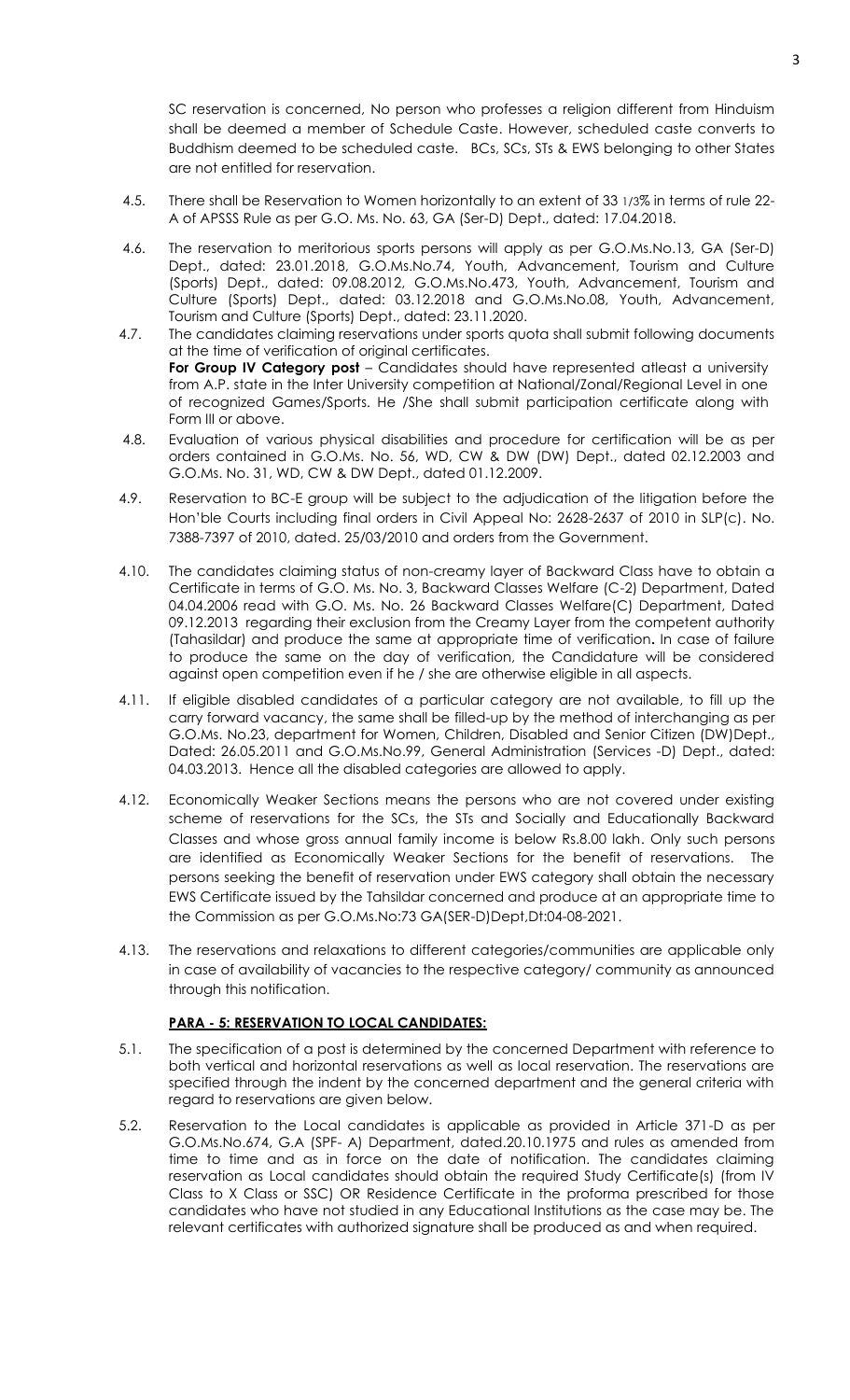## **PARA -6 DEFINITION OF LOCAL CANDIDATE:**

6.1. A local candidate has been defined in G.O.Ms.No.674, General Administration (SPF-A) Department, dated:20.10.1975 "LOCAL CANDIDATE" as follows:

"Local Candidate:- (1) A candidate for direct recruitment to any post shall be regarded as a local candidate in relation to a local area.

(a) in cases where a minimum educational qualification has been prescribed for recruitment to the post.

(i) "if he has studied in an educational institution or educational institutions in such local area for a period of not less than four consecutive academic years ending with the academic year in which he appeared or, as the case may be, first appeared for the relevant qualifying examination; or

where during the whole or any part of the four consecutive academic years ending with the academic year in which he appeared or as the case may be, first appeared for the relevant qualifying examination he has not studied in any educational institution, if he has resided in that local area for a period of not less than four years immediately preceding the date of commencement of the qualifying examination in which he appeared or as the case may be, first appeared.

(b) In cases where no minimum educational qualification has been prescribed for recruitment to the post, if he has resided in that local area for a period of not less than four years immediately preceding the date on which the post is notified for recruitment.

Explanations:- For the purpose of the paragraph.

(i) educational institution means a University or any educational institution recognized by the State Government, a University or other competent authority;

(ii) relevant qualifying examination in relation to a post means;

(a) the examination, a pass in which is the minimum educational qualification prescribed for the post;

(b) the Matriculation examination or an examination declared by the State Government to be equivalent to the Matriculation examination;

whichever is lower; and

(iii) In reckoning the consecutive academic years during which a candidate has studied, any period of interruption of his study by reason of his failure to pass any examination shall be disregarded.

(iv) the question whether any candidate for direct recruitment to any post has resided in any local area shall be determined with reference to the places where the candidate actually resided and not with reference to the residence of his parents or other guardian (Vide G.O.Ms.No.168, G.A. (SPF.A) Department, dated.10-3-77).

(2) A candidate for direct recruitment to any post who is not regarded as a local candidate under sub paragraph (1) in relation to any local area shall.

(a) in cases where a minimum educational qualification has been prescribed for recruitment to the post.

(i) if he has studied in educational institutions in the State for a period of not less than seven consecutive academic years ending with academic year in which he appeared or as the case may be, first appeared for the relevant qualifying examination, be regarded as a local candidate in relation to

(1) Such local area where he has studied for the maximum period out of the said period of seven years; or

(2) where the periods of his study in two or more local areas are equal, such local areas where he has studied last in such equal periods;

(ii) if during the whole or any part of the seven consecutive academic years ending with the academic years in which he appeared or as the case may be first appeared for the relevant qualifying examination, he has not studied in the educational institutions in any local area, but has resided in the State during the whole of the said period of seven years, be regarded as a local candidate in relation to

(1) such local area where he has resided for a maximum period out of the said period of seven years: or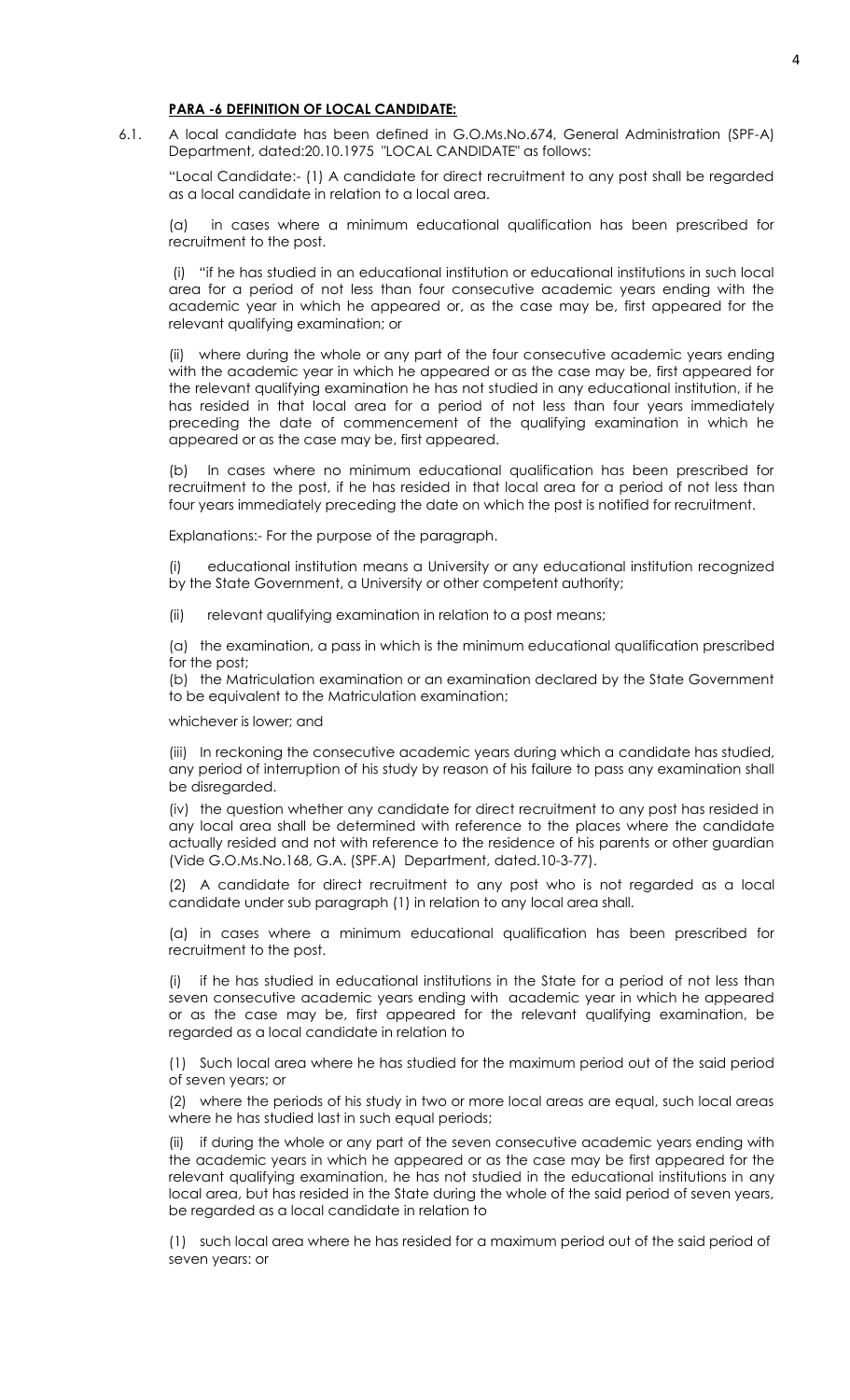(2) where the periods of his residence in two or more local areas are equal, such local areas where he has resided last in such equal periods;

(b) In cases where no minimum educational qualification has been prescribed for recruitment to the post, if he has resided in the State for a period of not less than seven years immediately preceding the date on which the post is notified for recruitment, be regarded as a local candidate in relation to

(i) such local area where he has resided for the maximum period out of the said period of seven years; or

(ii) where the periods of his residence is two or more local areas are equal such local area where he has resided last in such equal periods " . (G.O.Ms.No.168, dated 10-3-1977)

- 6.2. Single certificate, whether of study or residence as stipulated in G.O.Ms.No.674, General Administration (SPF-A) Dept., dated: 20.10.1975 would suffice for enabling the candidate to apply as a "LOCAL CANDIDATE".
- 6.3. Residence certificate will not be accepted, if a candidate has studied in any Educational Institution upto S.S.C. or equivalent examination. Such candidates have to produce study certificates invariably. The candidates, who acquired degree from open Universities directly without studying in any Educational Institution, only may submit residence certificate. Here Educational Institutions mean a recognized Institution by the Government / University/Competent authority.
- 6.4. Candidates are advised to refer to provisions of the PRESIDENTIAL ORDER 1975 in this regard.
- 6.5. Candidates who migrated from Telangana to Andhra Pradesh between 2nd June, 2014 and 1st June, 2021 as per G.O.Ms.No. 130, General Administration (SPF&MC) Department, dated.29.10.2019 and as per terms laid down in circular memo no.4136/SPF & MC/2015-5, Dated.20.11.2017 of Government of Andhra Pradesh shall obtain the Local Status Certificate from competent authority and produce at the time of verification.
- 6.6. The following are the districts.

| 01 | Srikakulam (SKM)  | $\Omega$     | Visakhapatnam (VSP) | 0 <sub>3</sub> | Vizianagaram (VZM) |
|----|-------------------|--------------|---------------------|----------------|--------------------|
| 04 | East Godavari(EG) | $05^{\circ}$ | West Godavari (WG)  | 06             | Krishna (KST)      |
| 07 | Guntur (GNT)      | 08           | Prakasam (PKM)      | 09             | SPS Nellore (NLR)  |
| 10 | Chittoor (CTR)    |              | Anantapuramu (ATP)  | 1 ೧            | Kurnool (KNL)      |
| 13 | YSR Kadapa (KDP)  |              |                     |                |                    |

The candidates belonging to other States are not entitled for local Reservations.

# **PARA- 7 AGE:**

7.1. Minimum 18 years & Maximum 42 years as on 01/07/2021, as per G.O.Ms.No.105, GA (Ser-A) Dept., Dt.27.09.2021.

N.B.: No person shall be eligible if less than 18 years and is more than 42 years.

7.2. *Age Relaxation* is applicable to the categories as detailed below:

| S. No.   | <b>Category of candidates</b>                                                                                          | <b>Relaxation of age permissible</b>                                                                                                                                     |  |  |  |  |  |  |  |  |
|----------|------------------------------------------------------------------------------------------------------------------------|--------------------------------------------------------------------------------------------------------------------------------------------------------------------------|--|--|--|--|--|--|--|--|
| $1(a)$ . | SC, ST, BCs and EWS                                                                                                    | 5Years                                                                                                                                                                   |  |  |  |  |  |  |  |  |
| $*1(b)$  | For SC/ST CF. vacancies<br>(Limited)                                                                                   | 10 Years                                                                                                                                                                 |  |  |  |  |  |  |  |  |
| 2.       | <b>Physically Handicapped persons</b>                                                                                  | 10 Years                                                                                                                                                                 |  |  |  |  |  |  |  |  |
| 3.       | Ex-Service men                                                                                                         | Shall be allowed to deduct from his<br>age a period of 3 years in addition to                                                                                            |  |  |  |  |  |  |  |  |
| 4.       | N.C.C. (who have worked as<br>Instructor in N.C.C.)                                                                    | the length of service rendered by him<br>in the armed forces / NCC.                                                                                                      |  |  |  |  |  |  |  |  |
| 5.       | Regular A.P. State Government<br>Employees (Employees<br>0f<br>Corporations, Municipalities etc.<br>are not eligible). | Allowed to deduct from his age the<br>length of regular Service under State<br>Government up to a maximum of five<br>years for the purposes of the maximum<br>age limit. |  |  |  |  |  |  |  |  |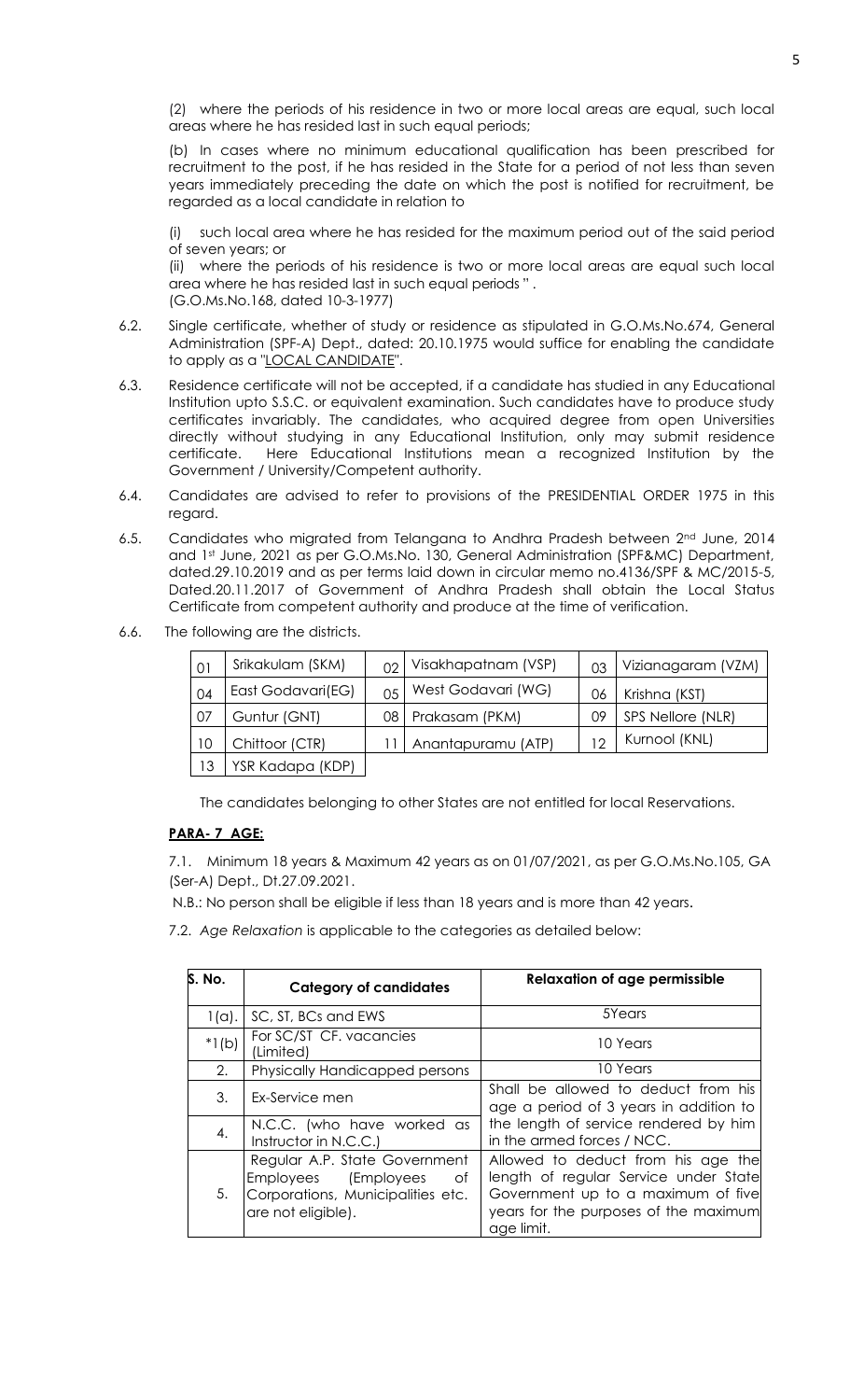#### **EXPLANATION:**

Provided that the persons referred to at Sl.Nos.3 & 4 above shall, after making the deductions referred to in sub Rule 12 (c) (i) & (ii) of A.P. State and Subordinate Service Rules not exceed the Maximum age limit prescribed for the post.

The age relaxation for Ex-Servicemen is applicable for those who have been released from Armed Forces other than by way of dismissal or discharge on account of misconduct or inefficiency.

**Note:** The SC/ST Candidates who availed 10 years of age relaxation **are not eligible for SC/ST fresh vacancies.**

#### **PARA - 8 HOW TO APPLY:**

**STEP-I:** The applicant who desires to apply for the post shall login to the Commission's Website with his/her registered OTPR number. Candidate applying for the first time for any notification has to first fill the OTPR application carefully to obtain OTPR ID. While filling the OTPR, the candidate has to ensure that the particulars are filled correctly. The Commission bears no responsibility for the mistakes, if any, made by the candidates. If candidates choose to modify they may do so by clicking the modify OTPR make the modification, save them and proceed to STEP-II.

**STEP-II:** The applicant has to login the Commission's website with the user name (OTPR ID) and the Password set by Candidate. After Login, the applicant has to click on the "Online Application Submission" present in the bottom right corner of the Commission's website.

**PAYMENT PROCESS:** The applicant now has to click on the payment link against the notification number that he wants to apply. The basic details required for calculation of the fee and age relaxation will be pre-populated from the OTPR data. The applicant has to verify all the details that are displayed. Once the payment form is submitted, the respective details (used for calculation of fee and age relaxation) will not be altered in any stage of application processing. Hence if any details are to be changed, applicant should use the modify OTPR link, modify the details, save it and again click on application payment link.

**STEP-III:** After checking all the data and ensuring that the data is correct the applicant has to fill application specific data such as Local/Non Local status, white card details etc., which are also used to calculate the fee. Once all the data is filled appropriately, the applicant has to submit the payment form. On successful submission, the payment reference ID is generated and is displayed on the screen. By clicking "OK" the applicant is shown the various payment options where he/she can select any one among them and complete the payment process as given on the screen.

**STEP-IV:** Once the payment is successful, payment reference ID is generated. Candidates can note the payment reference ID for future correspondence. Thereafter the applicant is directed to the application form. Applicant should provide the payment reference Id generated along with the other details required for filing the application form (other fields like OTPR ID and fees relaxations details will be pre-populated from the data submitted in the payment form for respective notification). The applicant should check the data displayed thoroughly and should fill the application specific fields like qualification details, examination centre etc., carefully and submit the application form. Once the application is submitted successfully then application receipt is generated. The applicant is requested to print and save the application receipt for future reference/correspondence.

**NOTE:** Applicant shall note that the data displayed from OTPR at the time of submitting the application will be considered for the purpose of this notification only. Any changes made by the applicant to OTPR data at a later date shall not be considered for the notification on hand.

**STEP-V:** In any case if the payment process is not submitted successfully, then the applicant should start the fresh payment process as mentioned in STEP-II.

**STEP-VI:** Once the application is submitted successfully, correction in application form will be enabled. The corrections can be made in the application form itself. Fields which affect the name, fee and age relaxations are not enabled for corrections.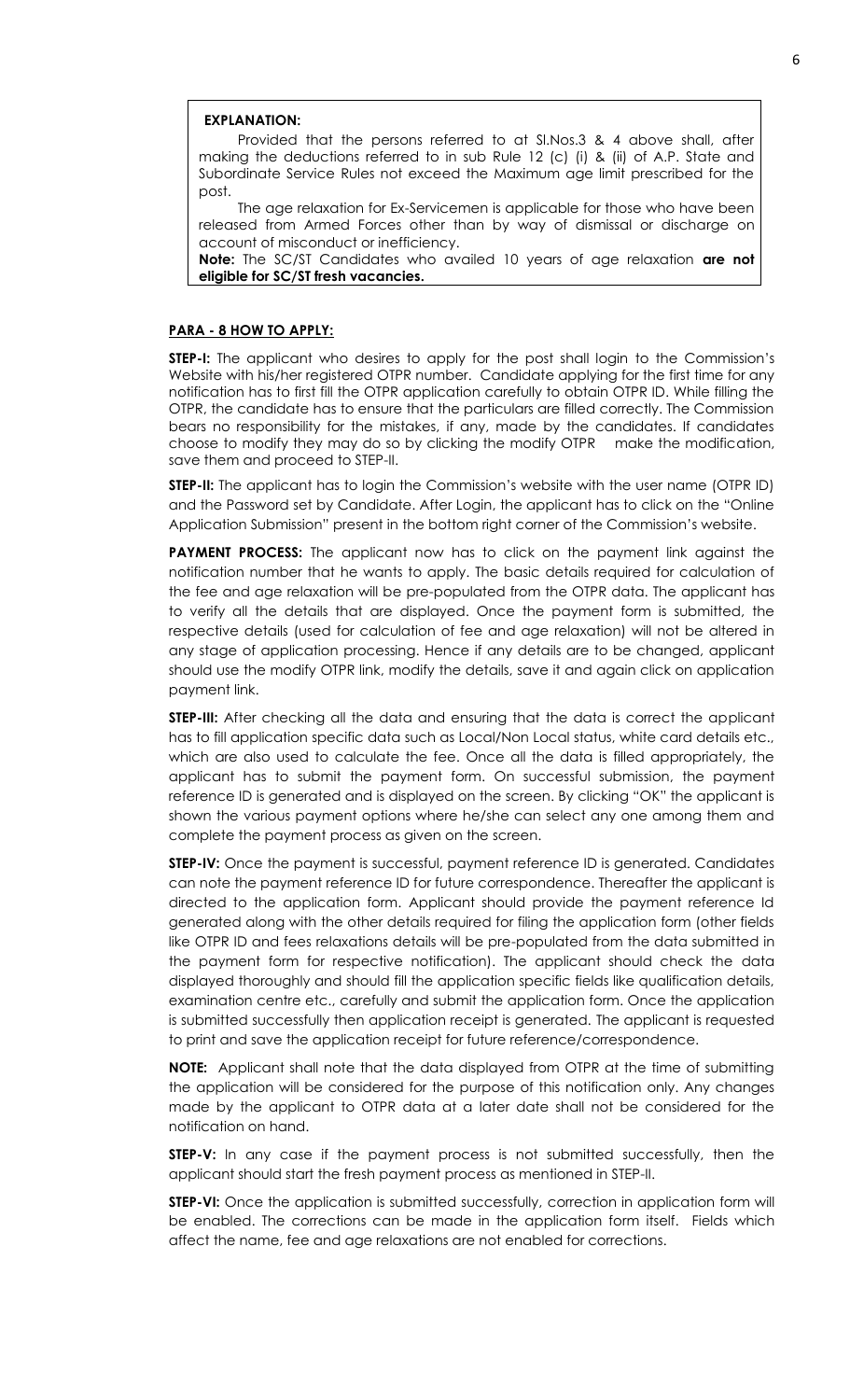#### **NOTE:**

A. The Commission is not responsible, for any omissions made by the applicant in bio-data particulars while submitting the application form online. The applicants are therefore, advised to strictly follow the instructions given in the user guide before submitting the application.

B. All the candidates are requested to submit their application with correct data. It is noticed that some of the candidates are requesting for change in the data, after submission of the application. It is informed that such requests shall be allowed on payment of Rs.100/- (Rupees hundred only) for each correction. However changes are not allowed for name, fee and age relaxation. No manual application for corrections shall be entertained. Corrections in the application will be enabled after the last date of the submission of application and will be allowed upto 7 days only from the last date of applications.

C. The particulars furnished by the applicant in the application form will be taken as final. Candidates should, therefore, be very careful in uploading / submitting the application form online.

D. Incomplete/incorrect application form will be summarily rejected. The information if any furnished by the candidate subsequently will not be entertained by the Commission under any circumstances. Applicants should be careful in filling-up the application form and submission. If any lapse is detected during the scrutiny, the candidature will be rejected even though he/she comes to the final stage of recruitment process or even at a later stage and also liable for punishment as per Para 16.1 of this notification.

E. Before uploading/submission application form, the candidates should carefully ensure his/her eligibility for this examination. No relevant column of the application form should be left blank; otherwise application form will not be accepted.

#### **PARA - 9: (a) FEE:**

- 9.1. Applicant must pay Rs. 250/- (Rupees two hundred and fifty only) towards application processing fee and Rs 80/- (Rupees eighty only) towards examination fee.
- 9.2. However, the following categories of candidates are exempted from payment of examination fee Rs.80/- only.
	- i) SC, ST, BC, PH & Ex-Service Men.
	- ii) Families having household supply white card issued by Civil Supplies

Department, A.P. Government. (Residents of Andhra Pradesh)

iii) Un-employed youth *as per G.O.Ms.No.439, G.A (Ser- A) Dept., dated: 18/10/1996* should submit declaration at an appropriate time to the Commission.

iv) Applicants belonging to the categories mentioned above (except Physically Handicapped Persons & Ex-Service Men) hailing from other States are not entitled for exemption from payment of fee and not entitled for claiming any kind of reservation.

v) Candidates belonging to other States shall pay the prescribed fee of Rs.80/-(Rupees eighty only), along with processing fee of Rs. 250/- (Rupees two hundred and fifty only) through different channels as indicated at Para-8. Otherwise such applications will not be considered and no correspondence on this will be entertained.

#### 9.3. b) MODE OF PAYMENT OF FEE:

i) The fee mentioned in the above paragraph is to be paid online using payment gateway using net banking/ credit card / debit card**.** The list of banks providing service for the purpose of online remittance of fee will be available on the website.

The fee once remitted shall not be refunded or adjusted under any circumstances. Failure to pay the examination fee and application fee (in non-exempt case) will entail total rejection of application.

iii) IPOs / Demand Drafts are not accepted.

In case of corrections Rs.100/- per correction will be charged. However changes are not allowed for name, fee and age relaxation.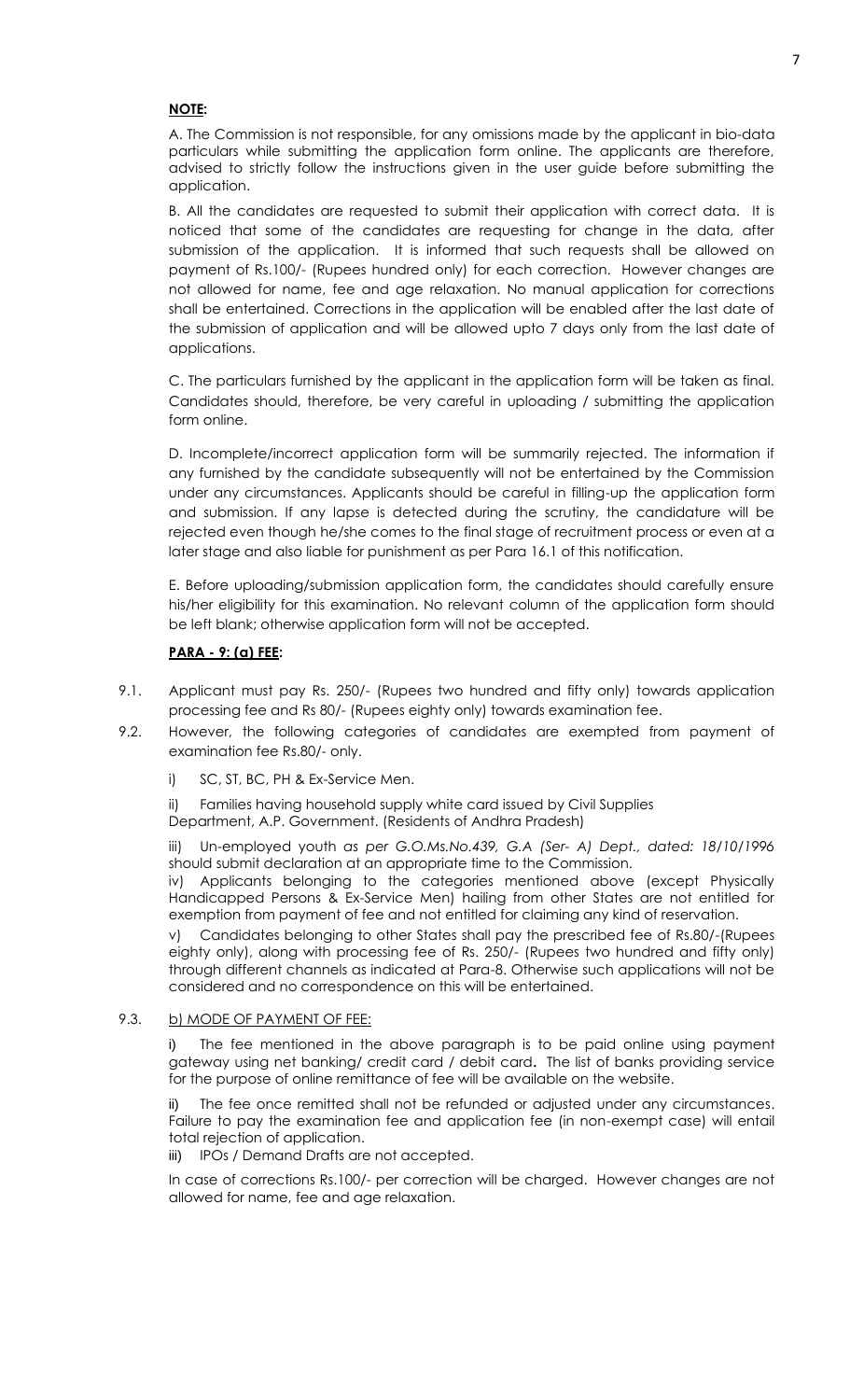#### **PARA-10: SCHEME OF EXAMINATION:-**

- 10.1. The Scheme & Syllabus for the examination has been shown in Annexure-II.
- 10.2. As per G.O.Ms.No.5 General Administration (Ser-A) Dept., dated:05.01.2018 the Andhra Pradesh Public Service Commission is empowered to pick up candidates, who obtains such minimum qualifying marks in Screening Test / Preliminary Examination as may be fixed by the Commission at its discretion to the Main Examination in all direct recruitment examinations. The APPSC is further permitted to select candidates belonging to the Scheduled Caste or Scheduled Tribes or Backward classes or Physically Challenged candidates for Main Examination by applying relaxed standards in the Screening Test / Preliminary Examination, if the Commission is of the opinion that sufficient number of candidates from these communities are not likely to be eligible for main examination on the basis of general standard in Screening Test / Preliminary Examination in order to fill up the vacancies reserved for them.

#### **PARA - 11: CENTRES FOR THE EXAMINATIONS:**

The centres of examination will be announced separately. The applicant may choose the Test centre with three preferences. However the Commission reserves the right to allot the applicant to any centre of examination depending on the availability of the resources like centers / systems.

#### **PARA – 12 RESOLUTION OF DISPUTES RELATED TO QUESTION PAPER, ANSWER KEY AND OTHER MATTERS**

- 12.1. The Commission would publish answer key(s) for the question paper(s) on its website after conduct of the examination. If the candidates have any objections with regard to the key / questions they shall have to file the objections within three days after publication of the key in the prescribed proforma available in the website.
- 12.2. The objections received if any, would be examined and the decision of the Commission in this regard shall be final. Any objection filed after expiry of specified time would not be entertained.
- 12.3. The question paper is set in English and translated in to Telugu language. English version will be considered as the authentic version for valuation purpose.
- 12.4. With regard to situation where there is deletion of questions, if any, from any paper, scaling (proportionate increase) would be done for that particular part of the paper to the maximum marks prescribed for the paper and the marks would be rounded off to 2 decimals to determine the merit of the candidate.

#### **PARA -13 NOTE ON IMPORTANT LEGAL PROVISIONS GOVERNING THE RECRUITMENT PROCESS:**

- 13.1. Vacancies: The recruitment will be made to the vacancies notified only. There shall be no waiting list as per G.O. Ms. No. 81, General Administration (Ser. A) Department, Dated 22/02/1997, G.O.Ms.No.544, General Administration (Ser. A) Department, Dated: 04.12.1998 and Rule 6 of APPSC Rules of Procedure. In any case, no cognizance will be taken by Commission of any vacancies arising or reported after the completion of the selection and recruitment process or the last date as decided by the Commission as far as this Notification is concerned, and these will be further dealt with as per G.O. & Rule cited above. As per G.O.Ms.No:139 Finance HR (I) Planning Policy Dept., dt:28/07/2016 Rule 7 of APPSC Rules of procedure regarding relinquished vacancies has been deleted.
- 13.2. The recruitment will be processed as per this notification and as per the Rules and Instructions issued by the Government and also as decided by the Commission from time to time. G.O.Ms.No.262, Revenue (Endowments-I) dated 20/05/2002 and other related G.Os, rules etc. applicable in this regard.
- 13.3. Rules: The various conditions and criteria prescribed herein are governed by the A.P. State and Subordinate Service Rules, 1996 read with the relevant Special Rules applicable to any particular service in the departments. Any guidelines or clarification is based on the said Rules, and, in case of any necessity, any matter will be processed as per the relevant General and Special Rules as in force.
- 13.4. The Commission is empowered under the provisions of Article 315 and 320 of the Constitution of India read with relevant laws, rules, regulations and executive instructions and all other enabling legal provisions in this regard to conduct examination for appointment to the posts notified herein, duly following the principle of order of merit as per Rule 3(vi) of the APPSC Rules of Procedure read with relevant statutory provisions and ensuring that the whole recruitment and selection process is carried out with utmost regard to secrecy and confidentiality so as to ensure that the principle of merit is scrupulously followed.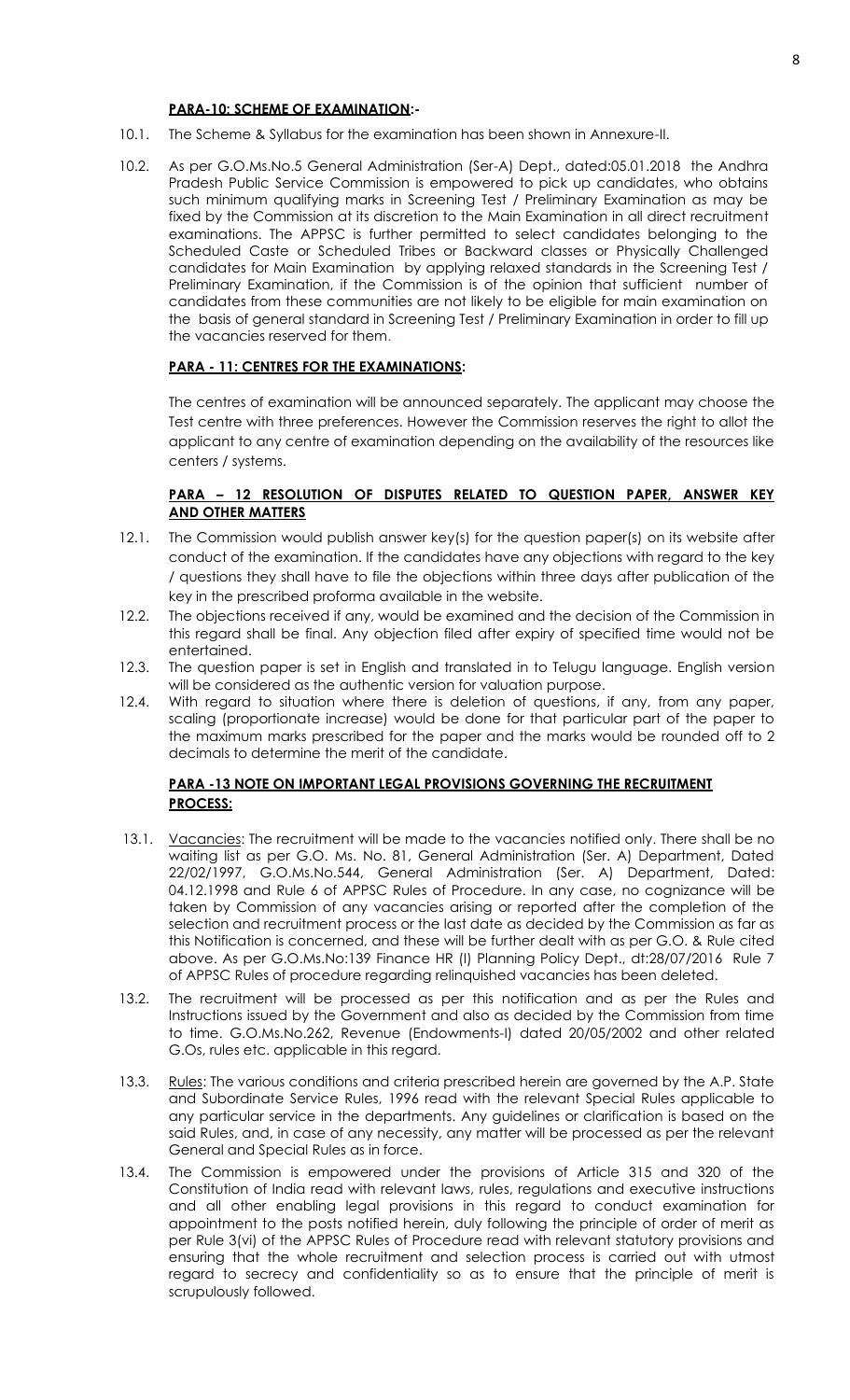- 13.5. Scheme is prescribed as per G.O Ms. No.201, Finance (HR-I Plg, & Policy) Dept., dated:21.12.2017.
- 13.6. District / LOCAL: In terms of Para 4 of the G.O., A.P. Public Employment (Organization of Local cadres and Regulations of Direct Recruitment) Order, 1975 (G.O.Ms. No.674, G.A. (SPF-A) Dept., dt.20/10/1975) read with G.O.Ms.No.124, General Administration (SPF-A) Dept., dt.07/03/2002, and other orders/instructions issued by the Government in this regard, the first part shall comprise 20% of the posts consisting of combined merit list of Locals as well as non-locals and the remaining second part shall comprise the balance 80% of the posts consisting of locals only. This post is district cadre.
- 13.7. The persons already in Government Service/ Autonomous bodies/ Government aided institutions etc., whether in permanent or temporary capacity or as work charged employees are however required to inform, in writing, to their Head of Office/ Department that they have applied for this recruitment.
- 13.8. A candidate shall be disqualified for appointment, if he himself or through relations or friends or any others has canvassed or endeavored to enlist for his candidature, extraneous support, whether from official or non-official sources for appointment to this service.
- 13.9. The Degrees obtained through Open Universities / Distance Education mode must have recognition by the Distance Education Council, Government of India. Unless such Degrees have been recognised by the D.E.C. they will not be accepted for purpose of Educational Qualification. The onus, in case of doubt, of Proof of recognition by the D.E.C. that their Degrees / Universities have been recognised, rests with the candidate. Candidates may also refer to G.O.R.T.No.143, Higher Education (EC) Dept., Dated: 11.07.2018 and the Supreme Court judgment CA Nos.17869 -17870/2017 dated: 03.11.2017 in this connection.

#### **PARA- 14 The candidate shall go through the Annexures appended to the notification before filling the application form**

Annexure- I- Break up of vacancies Annexure- II- Scheme & Syllabus Annexure- III- Instructions to candidates Annexure- IV- LIST OF SC / ST /BC's

#### **PARA-15: PROCEDURE OF SELECTION:**

- 15.1. The selection to this recruitment notification will be based on the Merit in the Main Examination to be held as per the Scheme and Syllabus shown at Annexure - II.
- 15.2. Appearance in all the papers of Screening and Main examination (computer based test) is compulsory. Absence in any of the papers will automatically render the disqualification of the candidature.
- 15.3. The standard for the examination and the cut off marks for various categories for selection shall be fixed by the Commission. However the candidates have to secure minimum qualifying marks to be short listed for selection against respective vacancies. The minimum qualifying marks on aggregate for the vacancies notified under different categories are as follows as per G.O.Ms.No.103, G.A. (Ser.A) Dept., dt.03.02.1967 and amendments from time to time.

| 1. Open competition & EWS | 40%  |
|---------------------------|------|
| 2. Backward Class         | -35% |
| 3. SCs, STs & PHs         | -30% |

N.B.: Mere securing of minimum qualifying marks does not confer any right to the candidate for being considered to the selection.

- 15.4. The claims of members of the Scheduled Castes, Scheduled Tribes, Backward Classes, Economically Weaker Section and Women as the case may be, shall also be considered for the vacancies earmarked for open competition, which shall be filled on the basis of open competition. In respect of social reservations viz., Scheduled Castes, Scheduled Tribes, Backward Classes, the vertical reservation will be applicable and the number of appointments reserved for that category shall in no way be affected during the period the reservation for that category is in force. In case of women, the horizontal reservation is applicable in terms of G.O.Ms.No.63, GA (Ser-D) Dept., dated: 17.04.2018.
- 15.5. In the event of Scheduled Caste & Scheduled Tribe candidates not coming up for selection with the existing minimum prescribed for selection in the competitive examination conducted by the APPSC their selection shall be considered on the basis of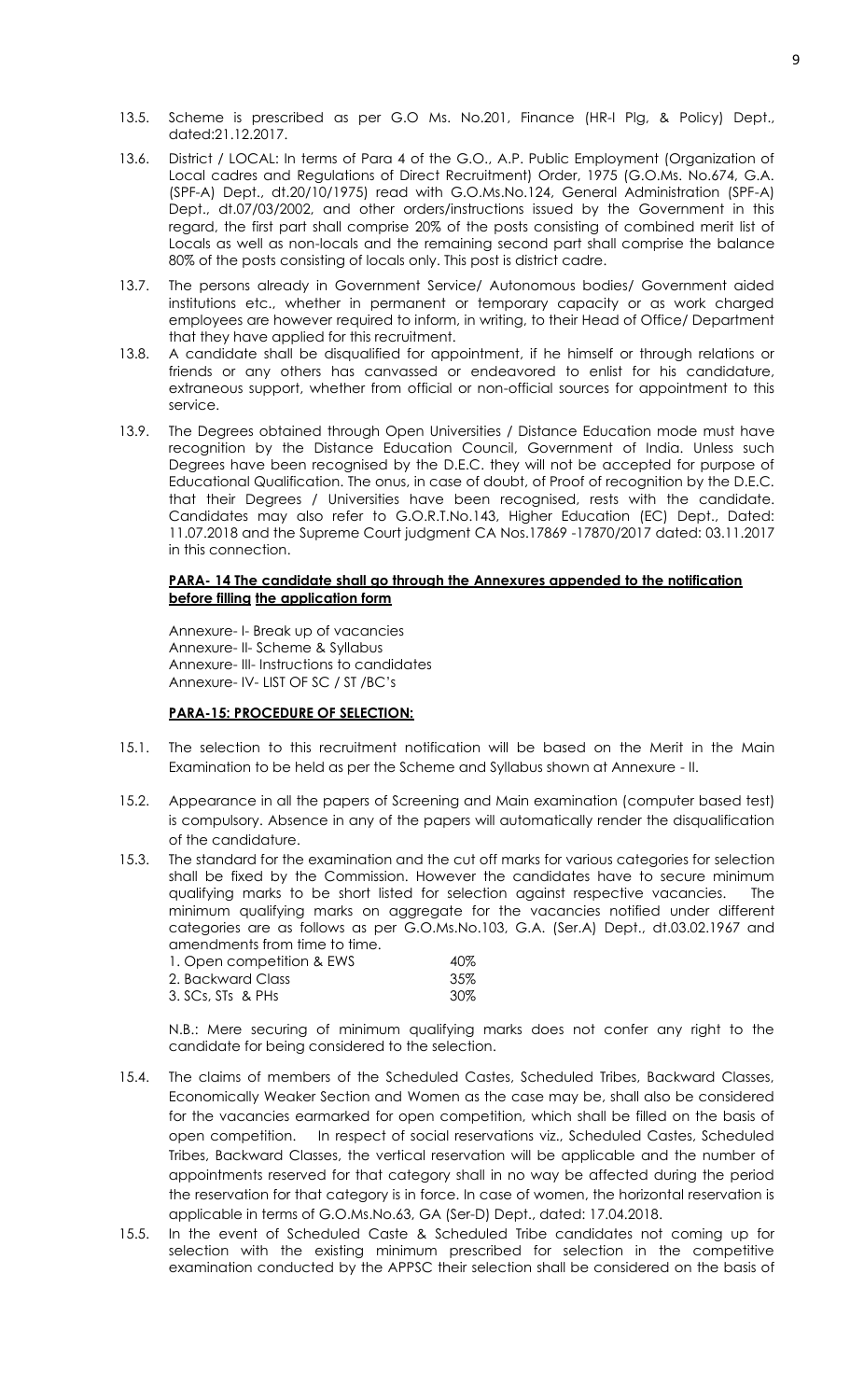rank with reference to their performance in the written competitive examination irrespective of the marks secured, as per G.O.Ms.No.631, G.A. (Ser.A) Dept., dt.05.09.1977.

- 15.6. Where the candidates get equal number of marks in the **Main Examination** if two or more candidates get equal total number of marks, those candidates shall be bracketed Candidates within the same bracket shall then be ranked 1, 2, 3 etc., according to age i.e., oldest being considered for admission. In case there is tie in age, the person who possesses educational qualification at earlier date would be considered.
- 15.7. While the Commission calls for preference of candidates in respect of Districts etc., in the application form, it is hereby clarified that the said preferences are only indicative for being considered to the extent possible but not binding or limiting the Commission's powers under Article 315 and 320 of the Constitution of India. Therefore, the Commission has the power to assign a candidate to any of the district for which he is considered to be qualified and eligible, subject to fulfilling the selection criterion. Mere claim of preference for any District for allotment against vacancy does not confer a right to selection for that District in particular or any District in general.
- 15.8. The appointment of selected candidates will be subject to their being found medically fit in the appropriate medical classification, and if he/she is of sound health, active habits and free from any bodily defect or infirmity.
- 15.9. ANSWER KEY AND MARKS: Answer key would be published on the website. No separate memorandum of marks would be issued.

## **PARA-16: DEBARMENT:**

- 16.1. Candidates should make sure of their eligibility to the post applied for and that the declaration made by them in the format of application regarding their eligibility is correct in all respects. Any candidate **furnishing in-correct information or making false declaration regarding his/her eligibility at any stage or suppressing any information** is liable TO BE DEBARRED UPTO FIVE YEARS FROM APPEARING FOR ANY OF THE EXAMINATIONS CONDUCTED BY THE COMMISSION, and summary rejection of their candidature for this recruitment.
- 16.2. The Penal Provisions of Act 25/97 published in the A.P. Gazette No. 35, Part-IV.B Extraordinary dated: 21/08/1997 shall be invoked **if malpractice and unfair means are noticed at any stage** of the recruitment. Further candidates shall be liable for penalty as per G.O.Ms.No.385,G.A.(Ser. A) Dept., Dt.18/10/2016. The Chief Superintendent of the examination centre is authorized to take decision in case of malpractice or usage of unfair means or creation of disturbance or use of physical force by any candidate and report the matter to the competent authority as well as register a police case.
- 16.3. The Commission is vested with the Constitutional duty of conducting recruitment and selection as per rules duly maintaining utmost secrecy and confidentiality in this process and any attempt by anyone causing or likely to cause breach of this constitutional duty in such manner or by such action as to violate or likely to violate the fair practices followed and ensured by the Commission will be sufficient cause for rendering such questionable means as ground for debarment and penal consequences as per law and rules as per decision of the Commission.
- 16.4. Any candidate found **impersonating or procuring impersonation by any person** or resorting to any other irregular or improper means in connection with his / her candidature for selection or obtaining support of candidature by any means, such a candidate may in addition to rendering himself/ herself liable to criminal prosecution, be liable to be debarred permanently from any exam or selection held by the Service Commissions in the country.
- 16.5. ELECTRONIC GADGETS BANNED:

(a) The use of any mobile (even in switched off mode), calculator or any electronic equipment or programmable device or storage media like pen drive, smart watches etc., or camera or blue tooth devices or any other equipment or related accessories either in working or switched off mode capable of being used as a communication device during the examination is strictly prohibited. Any infringement of these instructions shall entail disciplinary action including ban from future examinations.

(b) Candidates are advised, in their own interest, not to bring any of the banned items including mobile phones to the venue of the examination, as arrangement for safe – keeping cannot be assured.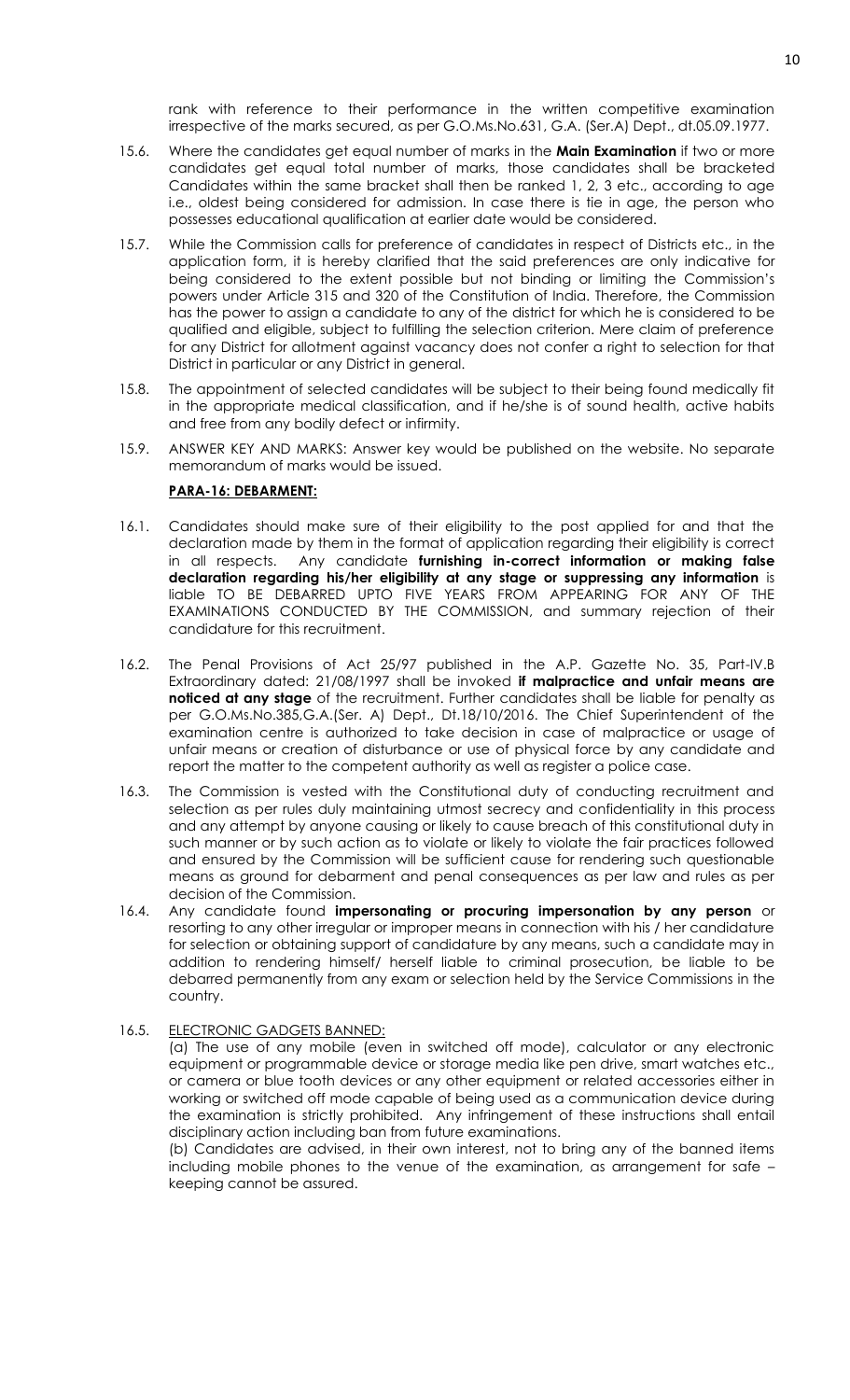#### **PARA-17: COMMISSION'S DECISION TO BE FINAL:**

The decision of the Commission in all aspects and all respects pertaining to the application and its acceptance or rejection as the case may be, conduct of examination and at all consequent stages culminating in the selection or otherwise of any candidate shall be final in all respects and binding on all concerned, under the powers vested with it under Article 315 and 320 of the Constitution of India. Commission also reserves its right to alter and modify the terms and conditions laid down in the notification for conducting the various stages up to selection or withdraw the notification at any time duly intimating details thereof to all concerned, as warranted by any unforeseen circumstances arising during the course of this process, or as deemed necessary by the Commission at any stage.

**PLACE: VIJAYAWADA sd/-**

**Date:28/12/2021 P.S.R.Anjaneyulu, I.P.S., Secretary.**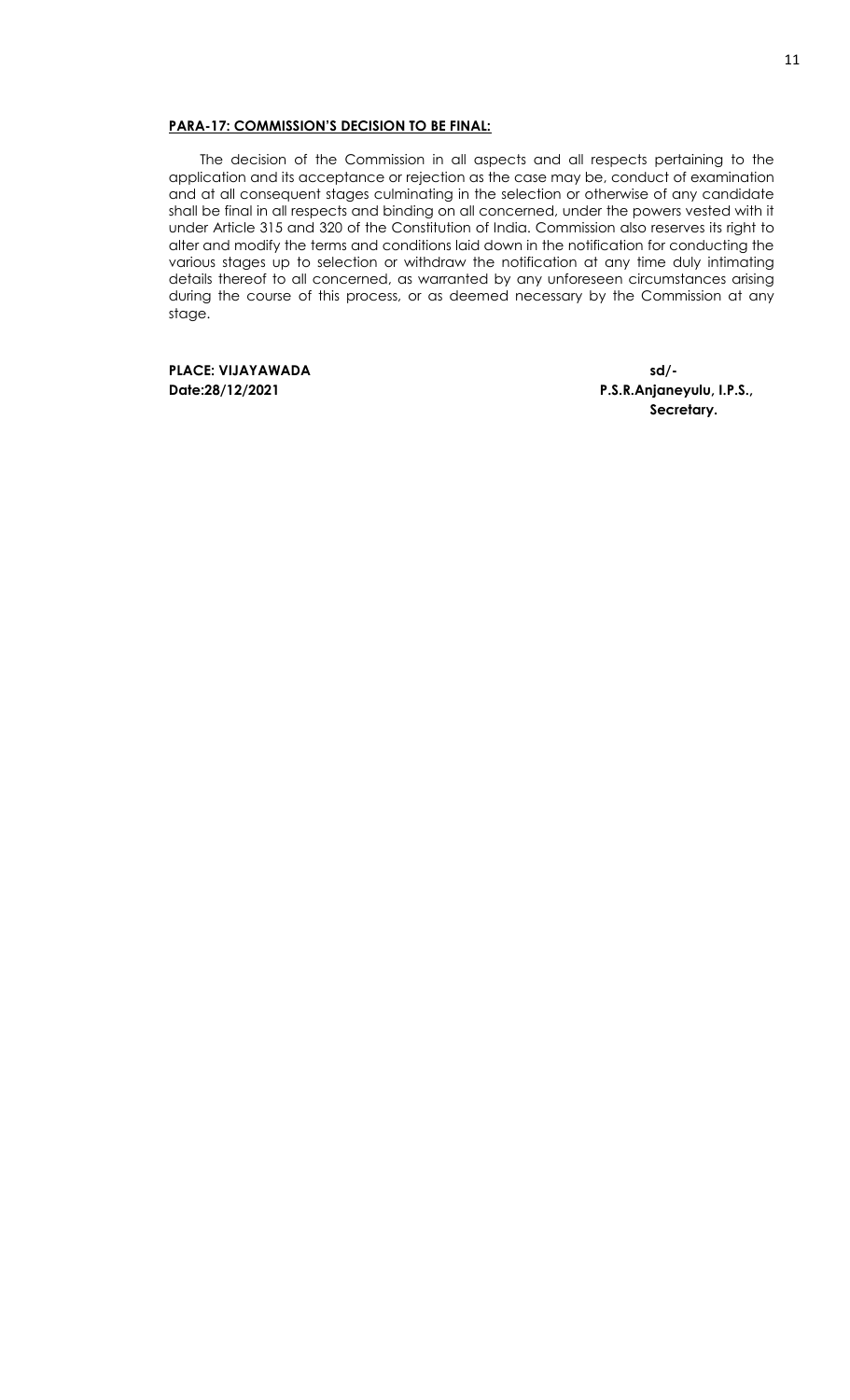| Annexure – I                                                                                           |
|--------------------------------------------------------------------------------------------------------|
| NOTIFICATION NO.24/2021                                                                                |
| BREAK UP OF VACANCY POSITION FOR THE POST OF EXECUTIVE OFFICER GRADE-III IN A.P.ENDOWMENTS SUB-SERVICE |
| <b>CARRY FORWARD (CF) VACANCIES</b>                                                                    |

| <b>CATEG</b>           | <b>SKLM</b><br><b>VZRM</b> |                 |                              |                          |                           | <b>VSKP</b>              |                 |        | EG                       |          |                          |                 | WG             |                          |                 |           | <b>KST</b>               |                          |                |                          | <b>GNT</b>      |        |                                 | <b>PKM</b> |                |              |                 |           | <b>NLR</b>      |                |                          |           | <b>KDP</b>                |                |                 |                          | <b>CTR</b> |                          |                 |                                    | <b>KNL</b> |                          |                          |           | <b>ATP</b>               |                |                          |                          | <b>TOTAL</b>   |              |                          | <b>GRA</b>     |  |                |                |                                      |
|------------------------|----------------------------|-----------------|------------------------------|--------------------------|---------------------------|--------------------------|-----------------|--------|--------------------------|----------|--------------------------|-----------------|----------------|--------------------------|-----------------|-----------|--------------------------|--------------------------|----------------|--------------------------|-----------------|--------|---------------------------------|------------|----------------|--------------|-----------------|-----------|-----------------|----------------|--------------------------|-----------|---------------------------|----------------|-----------------|--------------------------|------------|--------------------------|-----------------|------------------------------------|------------|--------------------------|--------------------------|-----------|--------------------------|----------------|--------------------------|--------------------------|----------------|--------------|--------------------------|----------------|--|----------------|----------------|--------------------------------------|
| <b>ORY</b>             |                            | <b>NL</b>       |                              |                          | <b>NL</b>                 |                          |                 |        | <b>NL</b>                |          |                          | <b>NL</b>       |                |                          |                 | <b>NL</b> |                          | L                        |                | <b>NL</b>                |                 |        |                                 | <b>NL</b>  |                |              |                 | <b>NL</b> |                 | L              |                          | <b>NL</b> |                           | L              |                 | <b>NL</b>                |            | L                        |                 | <b>NL</b>                          |            | L                        |                          | <b>NL</b> |                          |                | <b>NL</b>                |                          |                |              |                          | <b>NL</b>      |  | L              |                | <b>ND</b><br><b>TOT</b><br><b>AL</b> |
|                        | G                          | w               | G                            | w                        | G<br>W                    | G                        | W               |        | G w                      | G        | W                        |                 | G w            | G                        | w               | G         | w                        | G                        | $w$ G          |                          | w               |        | $G \mid w \mid G \mid w \mid G$ |            |                |              | W               | G         | W               |                |                          |           | $G$ w $G$ w               | G              | w               | G                        | $w$ G      |                          | w               | G                                  | $w$ G      | $\mathsf{w}$             |                          | G w       | G                        |                | w G                      | W                        | G              | $\mathsf{w}$ | G                        | W              |  | G              | W              |                                      |
| oc                     |                            | $\sim$ 10 $\,$  | $\mathcal{L}^{\pm}$          | $\sim$                   | $\sim$<br>$\sim$ 10 $\,$  | $\sim$                   | $\sim$ $-$      | $\sim$ | $\sim$                   | $\sim$   | $\sim$                   | $\sim$ 10 $\pm$ | $\sim$         | $\sim$                   | $\sim$          | $\sim$    | $\sim$                   | $\mathbf{1}$             | $\sim$         | $\sim$                   | $\sim$ $-$      | $\sim$ | $\sim$                          | $\sim$ 1   | $\overline{a}$ | $\mathbf{1}$ | $\sim$          | $\sim$    | $\sim$          | $\sim$         | $\sim$ $-$               | $\sim$    | $\mathbb{Z}^{\mathbb{Z}}$ | $\sim$         | $\sim$ 10 $\pm$ | $\sim$                   | $\sim$     | $\sim$                   | $\sim$ 10 $\pm$ | $\sim$                             | $\sim$     | $\omega$ .<br>$\sim$     | $\sim$                   | $\sim$    | $\sim$                   | $\sim$         | $\sim$                   | $\sim$                   | $\sim$         | $\sim$       | $\overline{\phantom{a}}$ | $\sim$         |  | $\overline{2}$ | $\sim$         | $\overline{2}$                       |
| <b>BC-A</b>            |                            |                 | $\mathcal{L}_{\mathrm{eff}}$ | $\overline{\phantom{a}}$ | $\sim$                    | $\overline{\phantom{a}}$ | $\sim$          | $\sim$ | $\sim$                   | $\sim$   | $\sim$                   |                 | $\mathbf{1}$   | $\sim$                   | $\sim$ $-$      | $\sim$    | $\sim$                   | $\sim$                   | $\sim$         | $\overline{\phantom{a}}$ | $\sim$          | $\sim$ | $\overline{a}$                  |            | $\sim$         | $\sim$       | $\sim$          | $\sim$    |                 | $\sim$         | $\sim$                   |           | ÷.                        | $\overline{a}$ |                 | $\blacksquare$           | $\sim$     | $\sim$                   |                 | $\sim$                             | $\sim$     | $\overline{\phantom{a}}$ | $\sim$                   |           | $\sim$                   | $\sim$         | $\sim$                   | $\sim$                   | $\sim$         | $\sim$       | $\sim$                   | $\mathbf{1}$   |  | $\sim$         | $\sim$         | $\mathbf{1}$                         |
| $BC-B$                 |                            | $\sim$ 10 $\,$  | $\mathcal{L}_{\mathrm{eff}}$ | $\sim$                   | $\sim$<br>$\sim$ 10 $\pm$ | $\sim$                   | $\sim$ 10 $\pm$ | $\sim$ | $\sim$ $-$               | $\sim$   | $\sim$                   | $\sim$          | $\sim$         | $\sim$                   | $\sim$ 10 $\pm$ | $\sim$    | $\sim$                   | $\sim$                   | $\mathbf{1}$   | $\overline{\phantom{a}}$ | $\sim$ 10 $\pm$ | $\sim$ | $\sim$                          |            | $\sim$         | $\sim$       | $\sim$          | $\sim$    |                 | $\sim$         | $\sim$                   |           | $\sim$                    | $\sim$         | $\sim$          | $\sim$                   | $\sim$     | $\sim$                   |                 | $\sim$                             | $\sim$     | $\omega$ .<br>$\sim$     | $\sim$                   | $\sim$    | $\sim$                   | $\sim$         | $\sim$                   | $\sim$                   | $\sim$         | $\sim$       | $\overline{\phantom{a}}$ | $\sim$         |  | $\sim$         | $\mathbf{1}$   | 1                                    |
| <b>BC-D</b>            |                            |                 | $\sim$                       | $\overline{\phantom{a}}$ | $\sim$                    | $\sim$                   | $\sim$          | $\sim$ | $\blacksquare$           | $\omega$ | $\sim$                   |                 | $\sim$         | $\overline{\phantom{a}}$ | $\sim$          | $\sim$    | $\sim$                   | $\overline{\phantom{a}}$ | $\sim$         | $\blacksquare$           | $\sim$          | $\sim$ | $\sim$                          |            | $\sim$         | $\sim$       | $\sim$          | $\sim$    |                 | $\sim$         | $\sim$                   |           | $\sim$                    | $\sim$         |                 | $\blacksquare$           | $\sim$     | $\sim$                   |                 | $\sim$<br>$\sim$                   | $\sim$     | $\sim$                   | $\overline{a}$           |           | $\sim$                   | $\sim$         | $\sim$                   | $\sim$                   | $\sim$ $-$     | $\sim$       | $\sim$                   | $\sim$         |  | $\sim$         | $\sim$         | $\sim$                               |
| <b>SC</b>              |                            |                 | $\sim$                       | $\mathbf{1}$             | $\sim$                    | $\overline{\phantom{a}}$ | $\sim$          | $\sim$ |                          | $\sim$   | $\sim$                   |                 | $\sim$         | $\sim$                   | $\mathbf{1}$    | $\sim$    | $\sim$                   | $\sim$                   | $\sim$         | $\overline{\phantom{a}}$ | $\sim$          | $\sim$ | $\sim$                          |            | $\sim$         | $\sim$       | $\sim$          | $\sim$    |                 | $\sim$         | $\sim$                   |           | $\sim$                    | $\sim$         |                 | $\sim$                   | $\sim$     | $\sim$                   |                 | $\sim$<br>$\sim$                   | $\sim$     | $\sim$                   | $\sim$                   |           | $\sim$                   | $\sim$         | $\sim$                   | $\blacksquare$           | $\sim$ $-$     | $\sim$       |                          | $\sim$         |  | $\sim$         | $\overline{2}$ | $\overline{2}$                       |
| <b>ST</b>              |                            |                 | $\sim$                       |                          | $\sim$                    |                          |                 |        |                          |          | $\overline{\phantom{a}}$ |                 |                |                          |                 |           | $\overline{\phantom{a}}$ |                          |                |                          |                 |        | $\ast$                          |            |                | $\sim$       | $\sim$ $-$      |           |                 |                | $\overline{\phantom{a}}$ |           | $\sim$                    |                |                 |                          |            |                          |                 |                                    |            | $\sim$                   |                          |           | $\overline{\phantom{0}}$ | $\overline{a}$ | $\overline{\phantom{0}}$ |                          | $\sim$ 10 $\,$ | $\sim$       |                          |                |  |                | $\mathbf{1}$   | $\mathbf 1$                          |
| PH(VH)                 |                            |                 | $\sim$                       | $\overline{a}$           | $\sim$                    | $\overline{\phantom{a}}$ | - 1             | $\sim$ |                          | $\sim$   | $\sim$                   |                 | $\mathbf{1}$   | $\overline{a}$           | $\sim$          | $\sim$    | $\sim$                   | $\overline{\phantom{a}}$ | $\mathbf{1}$   | $\overline{\phantom{a}}$ | $\sim$ $-$      | $\sim$ |                                 |            | $1\vert$       | $\sim$       | $\sim$          | $\sim$    |                 | $\sim$         | $1 \vert$                |           | ÷.                        | $\overline{a}$ |                 | $\overline{\phantom{a}}$ | $\sim$     | $\overline{\phantom{a}}$ |                 | $\sim$                             | $\sim$     | $\blacksquare$           | $\overline{a}$           |           | $\sim$                   | $\sim$         | $\sim$                   | $\sim$                   | $\sim$         | $\sim$       |                          | $\overline{2}$ |  | $\sim$         | $\overline{4}$ | 6                                    |
| <b>Sports</b><br>Quota |                            | $\sim$ 10 $\pm$ | $\sim$ $^{-1}$               | $\sim$                   | $\sim$<br>$\sim$ 1        | $\sim$                   | $\sim$ 10 $\pm$ | $\sim$ | $\sim$ 1                 | $\sim$   | $\sim$                   | $\sim$ 10 $\pm$ | $\sim$         | $\sim$                   | $\sim$ 10 $\pm$ | $\sim$    | $\sim$                   | $\sim$                   | $\sim$         | $\sim$                   | $\sim$ 10 $\pm$ | $\sim$ | $\sim$                          | $\sim$     | $\overline{a}$ | $\sim$       | $\sim$ 10 $\pm$ | $\sim$    | $\sim$ 10 $\pm$ | $\sim$ $^{-1}$ | $\sim$                   |           | $\sim$                    | $\sim$         | $\sim$ 10 $\,$  | $\sim$                   | $\sim$     | $\sim$                   | $\sim$ 10 $\pm$ | $\sim$                             | $\sim$     | $\omega$ .<br>$\sim$     | $\sim$                   | $\sim$    | $\sim$                   | $\sim$         | $\sim$                   | $\sim$                   |                | $\sim$       | $\overline{\phantom{a}}$ | $\sim$         |  | $\sim$         | $\sim$         | $\overline{a}$                       |
| <b>TOTAL</b>           |                            |                 | $\sim$                       | $\mathbf{1}$             | $\sim$                    | $\overline{\phantom{a}}$ | н.              | $\sim$ | $\overline{\phantom{a}}$ | $\sim$   | $\sim$                   |                 | $\overline{2}$ | $\sim$                   | $\mathbf{1}$    | $\sim$    | $\overline{\phantom{a}}$ | $\mathbf{1}$             | $\overline{2}$ | $\overline{\phantom{a}}$ | $\sim$ 10 $\pm$ | $\sim$ | $\overline{2}$                  |            | $1\vert$       | $\mathbf{1}$ | $\sim$ $-$      | $\sim$    |                 | $\sim$         | 1                        |           | $\sim$                    | $\overline{a}$ |                 | $\blacksquare$           | $\sim$     | $\blacksquare$           | $\sim$          | $\sim$<br>$\overline{\phantom{a}}$ | $\sim$     | $\sim$                   | $\overline{\phantom{a}}$ |           | $\sim$                   | $\sim$         | $\sim$                   | $\overline{\phantom{a}}$ | $\sim$         | $\sim$       |                          | 3              |  | $\overline{2}$ | 8              | $\overline{13}$                      |

#### **Note:**

**1.** As per G.O.Ms.No.277, GA (SC & ST CELL .B) Dept., dated: 22.03.1976 and G.O.Ms.No.23 Backward Class (Welfare) Dept., dated:18.03.1996 the carry forward vacancies to be filled first by a relevant community candidate in succeeding recruitment.

2. If qualified candidate of the VH category is not available, vacancy shall be filled up by inter changing among 3 PH categories as per the procedure prescribed and in case no disabled person available the vacancy shall be filled up by the person other than disability as per G.O. Ms.No. 99 GA(Ser.D)Dept. Dt. 04/03/2013.

**3.** As per G.O.Ms.No.436, G.A (Ser-D) Dept., dated: 15/10/1996 and in terms of Rule 22(h)(ii) of AP State and Subordinate Service Rules - 1996, if no candidate is available for 01 \*ST(W) Local vacancy in Krishna District, the vacancy will be filled with SC(W)L by following interchange method.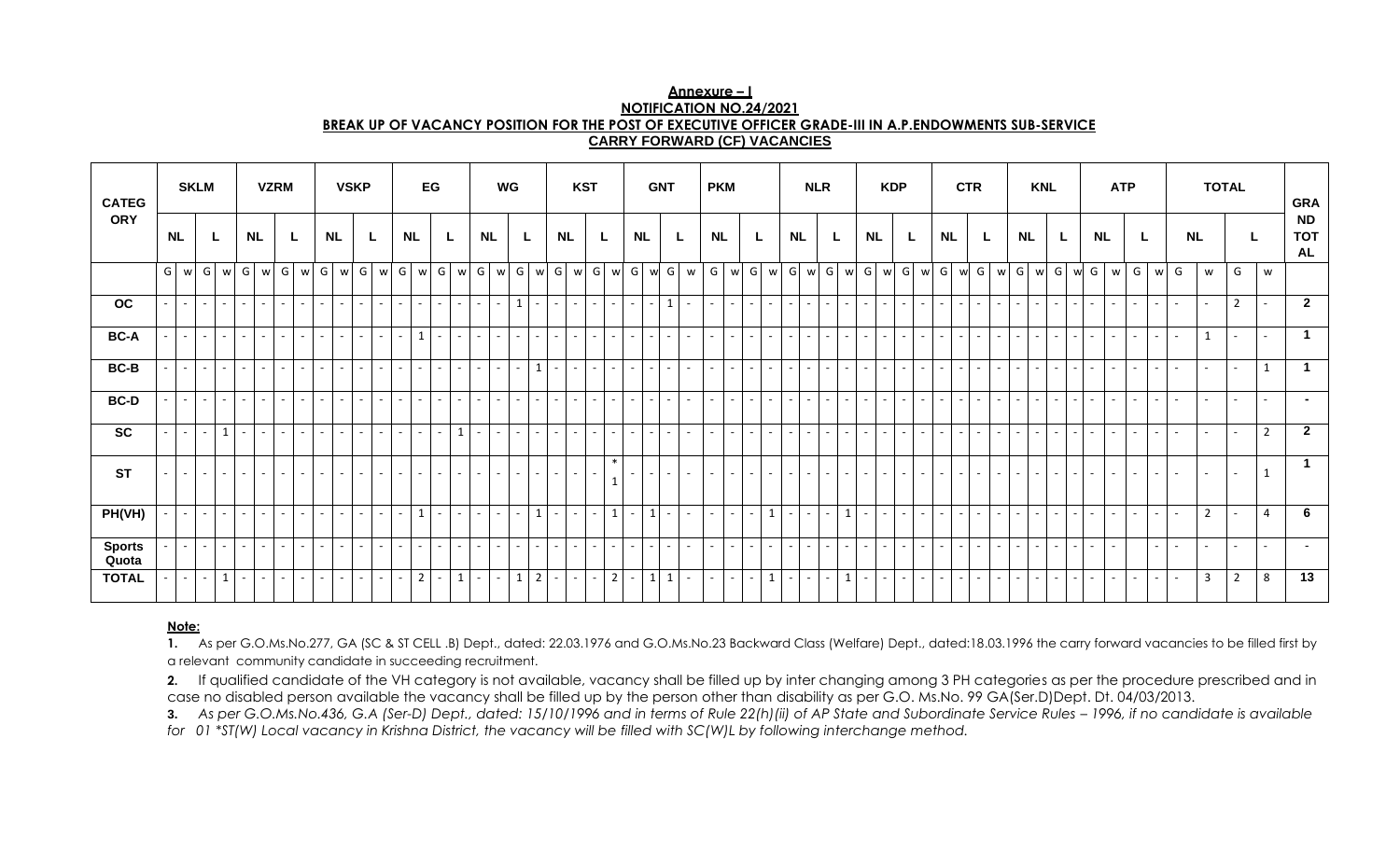# **FRESH VACANCIES**

| <b>CATEG</b>                 |           | <b>SKLM</b>  |            |              |           | <b>VZRM</b>              |                               |                 |                           | <b>VSKP</b>              |                |            |                          | EG             |        |                 |                             | WG     |                 |                | <b>KST</b> |             |                     |                        | <b>GNT</b>     |         |                          | <b>PKM</b>               |                |                          |           | <b>NLR</b>        |                     |              |                          | <b>KDP</b>      |                  |                          |           | <b>CTR</b>                         |                          |           |              | <b>KNL</b>              |                |                          |                | <b>ATP</b> |                          |                  |                          | <b>TOTAL</b> |                |                                      | <b>GRA</b>      |
|------------------------------|-----------|--------------|------------|--------------|-----------|--------------------------|-------------------------------|-----------------|---------------------------|--------------------------|----------------|------------|--------------------------|----------------|--------|-----------------|-----------------------------|--------|-----------------|----------------|------------|-------------|---------------------|------------------------|----------------|---------|--------------------------|--------------------------|----------------|--------------------------|-----------|-------------------|---------------------|--------------|--------------------------|-----------------|------------------|--------------------------|-----------|------------------------------------|--------------------------|-----------|--------------|-------------------------|----------------|--------------------------|----------------|------------|--------------------------|------------------|--------------------------|--------------|----------------|--------------------------------------|-----------------|
| <b>ORY</b>                   | <b>NL</b> |              |            |              | <b>NL</b> |                          | L                             |                 | <b>NL</b>                 |                          | L              |            | <b>NL</b>                |                | L.     |                 | <b>NL</b>                   |        |                 | <b>NL</b>      |            | L.          |                     | <b>NL</b>              |                |         |                          | <b>NL</b>                |                |                          | <b>NL</b> |                   |                     |              | NL                       |                 |                  |                          | <b>NL</b> | L                                  |                          | <b>NL</b> |              |                         |                | <b>NL</b>                |                |            |                          | <b>NL</b>        |                          | L.           |                | <b>ND</b><br><b>TOT</b><br><b>AL</b> |                 |
|                              | G I       | w            | G          | w            | G         | w                        | G                             |                 | w G w                     |                          |                | $G$ w $G$  | W                        | G              |        |                 |                             |        | $w$ G $w$ G $w$ |                |            |             |                     | G w G w G w G w G      |                |         |                          |                          | w G w          |                          |           |                   |                     | G w G w G w  |                          |                 | G w G            |                          |           | w G w                              |                          | G         | W            |                         | G w            |                          | G w            | G          |                          | w G              | w                        |              | G              | W                                    |                 |
| OC                           |           | $\sim$ $-$   | $1 \vert$  | $\sim$       | $\sim$    | $\overline{\phantom{a}}$ | $\overline{2}$<br>$\sim$      |                 | $\sim$<br>$\sim$ 10 $\pm$ | 1                        | $\sim$         | $\sim$     | $\sim$                   | $\overline{2}$ | $\sim$ | $\sim$ 1        | $\sim$                      | $\sim$ | $2^{\circ}$     | $1\vert$       | $\sim$     |             | $1 \vert$           | $\sim$<br>$\sim$       |                | $2$   - | 1                        | $\sim$                   | $1\vert$       | $\omega_{\rm{eff}}$      | $\sim$    | $\sim$ 1          | $\mathbf{1}$        | $\sim$       | $\sim$                   | $\sim$ $-$      | $\sim$<br>$\sim$ | $\sim$                   |           | $\sim$<br>$\sim$                   | $\vert$ 1                | $\sim$    | $\sim$       | $\overline{2}$          | $\sim$ 10 $\,$ | $\vert$ 1                | $\sim$         | $\sim$     | $\sim$                   | $\overline{3}$   | $\sim$                   |              | 12             | 4                                    | 19              |
| <b>BC-A</b>                  |           | $\mathbf{1}$ | $\sim$     | $\sim$       | $\sim$    | $\sim$ $^{-1}$           | $\sim$                        | $\mathbf{1}$    | $\sim$                    | $\sim$                   | $\sim$ 10 $\,$ | $\sim$     | $\sim$                   | $\sim$         | $\sim$ |                 | $\sim$                      | $\sim$ | $\sim$ .        | $\sim$         | $\sim$     |             |                     | $\sim$<br>$\sim$       | $\sim$         | $-1$    | $\sim$                   | $\overline{\phantom{a}}$ |                | $\sim$                   | $\sim$    |                   | $\mathcal{L}^{\pm}$ | $\sim$       | $\sim$                   | $\sim$          | $\sim$<br>$\sim$ |                          |           | $\sim$<br>$\overline{a}$           | $\sim$                   |           | $\mathbf{1}$ | $\sim$                  | $\sim$ $-$     | $\sim$                   | $\sim$         | $\sim$     | $\sim$                   | $\sim$           | $\overline{2}$           |              |                | 1                                    | $\mathbf{3}$    |
| <b>BC-B</b>                  |           | $\sim$       | $\sim$     | $\sim$       | $\sim$    | $\sim$                   | $\sim$<br>$\sim$              |                 | $\sim$                    | $\sim$                   |                | $1 \mid 1$ | $\sim$ $-$               | $\sim$         | $\sim$ | $\sim$          | $\sim$                      | $\sim$ | $\sim$          | $\sim$         | $\sim$     |             |                     | $\mathbf{1}$<br>$\sim$ | $\sim$ 1       | $-1$    | $\sim$                   | $\sim$                   | $\sim$         | $1\vert$                 | $\sim$    | $\sim$ $-$        | $\sim$              | $\mathbf{1}$ | $\sim$                   | $\sim$ 10 $\,$  | $\sim$<br>$\sim$ |                          |           | $\sim$<br>$\overline{\phantom{0}}$ | $\sim$                   |           | $\sim$       | $\sim$                  | $\sim$         | $\sim$                   | $\sim$         | $\sim$     | $\overline{\phantom{a}}$ | $\overline{2}$   | $\overline{\phantom{0}}$ |              |                | $\overline{3}$                       | $5\phantom{.0}$ |
| <b>BC-D</b>                  |           | $\sim$       | $\sim$     | $\sim$       | $\sim$    | $\sim$                   | $\sim$<br>$\sim$              |                 | $\sim$<br>$\sim$          | $\sim$                   | $\sim$         | $\sim$     | $\sim$                   | $\sim$         | $\sim$ | $\sim$ 10 $\pm$ | $\sim$                      | $\sim$ | 1               | $\sim$         | $\sim$     |             | $1\vert$            | $\sim$<br>$\sim$       | $\sim$         | $-1$    | $\sim$                   | $\overline{\phantom{a}}$ | $\sim$         | $\sim$                   | $\sim$    | $\sim$ 10 $\,$    | $\sim$              | $\sim$       | $\overline{\phantom{a}}$ | $\sim$          | $\sim$<br>$\sim$ | $\overline{\phantom{a}}$ |           | $\sim$<br>$\sim$                   | $\sim$                   |           | $\sim$       | $\sim$                  | $\sim$ 10 $\,$ | $\sim$                   | $\sim$         | $\sim$     | $\sim$                   | $\sim$           | $\sim$                   | $\sim$       |                | $\overline{2}$                       | $\mathbf{2}$    |
| <b>SC</b>                    |           | $\sim$       | $\sim$ $-$ | $\sim$       | $\sim$    | $\mathbf{1}$             | $\omega_{\rm{eff}}$<br>$\sim$ |                 | $1 \vert$<br>$\sim$       | $\sim$                   | $\sim$         | $\sim$     | $\sim$                   | $\mathbf{1}$   | $\sim$ | $1\vert$        | $\sim$                      | $\sim$ | $\sim$ 10 $\pm$ | $\sim$         | $\sim$     | $1 \vert -$ |                     | $\sim$<br>$\sim$       | 1 <sup>1</sup> | $-1$    | $\sim$                   | $\sim$                   | $\sim$ $-$     | $\omega$ .               | $\sim$    | $\sim$ 10 $\,$    | $\sim$              | $\sim$       | $\sim$                   | $\sim$ $-$      | $\sim$ $^{-1}$   | $1\vert$                 |           | $\sim$<br>$\sim$                   | $\sim$                   | $\sim$    | $\sim$       | $\mathbf{1}$            | $\sim$         | $\sim$                   | $\sim$         | $\sim$     | $\overline{a}$           | 2                | 1                        |              | $\overline{4}$ | 1                                    | 8               |
| <b>ST</b>                    |           |              | $\sim$     |              |           | $\sim$                   | $\sim$                        |                 | $\sim$                    | $\overline{\phantom{a}}$ | $\mathbf{1}$   |            |                          |                | $\sim$ |                 | ٠                           |        | $\sim$          |                |            |             |                     | $\sim$                 | $1\vert$       |         | $\overline{\phantom{a}}$ |                          |                | $\overline{\phantom{a}}$ |           | -1                | $\sim$              |              |                          |                 |                  |                          |           |                                    | $\overline{\phantom{a}}$ |           | $\sim$       |                         | $\mathbf{1}$   | $\overline{\phantom{a}}$ |                | $\sim$     |                          |                  | $\mathbf{1}$             |              | $2^{\circ}$    | $\overline{2}$                       | 5               |
| VH                           |           | $\sim$       | $\sim$     | $\mathbf{1}$ | $\sim$    | $\sim$                   | $\sim$<br>$\sim$              |                 | $\sim$                    | $\sim$                   | $\sim$ $-$     | $\sim$     | $\sim$                   | $\sim$         | $\sim$ |                 | $\sim$                      | $\sim$ | $\sim$ 10 $\pm$ | $\sim$         | $\sim$     |             |                     | $\sim$<br>$\sim$       | $\sim$ $-$     |         | $\equiv$                 | $\overline{\phantom{a}}$ | $\sim$         | $\sim$                   | $\sim$    |                   | $\sim$              | $\sim$       | $\overline{a}$           | $\sim$          | $\sim$<br>$\sim$ |                          |           | $\sim$<br>$\overline{\phantom{0}}$ | $\sim$                   | $\sim$    | $\sim$       | $\sim$                  | $\mathbf{1}$   | $\sim$                   | $\sim$         | $\sim$     | $\overline{1}$           |                  | $\sim$                   |              |                | $\overline{3}$                       | $\mathbf{3}$    |
| Ex-<br><b>Service</b><br>men |           |              | $\sim$     |              |           |                          | $\sim$                        |                 | $\sim$                    |                          |                |            | $\overline{\phantom{a}}$ |                |        |                 |                             |        | $\sim$          |                |            |             |                     | $\sim$                 |                |         | $\overline{\phantom{a}}$ |                          | $\mathbf{1}$   | $\sim$                   | $\sim$    |                   | $\sim$              | $\sim$       |                          |                 |                  |                          |           |                                    | $\overline{\phantom{a}}$ |           | $\sim$       |                         |                | $\sim$                   | $\overline{a}$ | $\sim$     | $\overline{\phantom{a}}$ |                  | $\sim$                   |              | $\mathbf{1}$   | $\sim$                               |                 |
| <b>EWS</b>                   |           | $\sim$ .     | $\sim$ 1   | $\sim$       | $\sim$    | $\sim$                   | $\sim$<br>$\sim$              | $\sim$          | $\sim$                    | $\sim$                   | $\sim$ 10 $\,$ | $\sim$     | $\sim$                   | $\sim$         | $\sim$ | $\sim$ $-$      | $\mathcal{L}_{\mathcal{A}}$ | $\sim$ | $\sim$ 10 $\pm$ | $\sim$         | $\sim$     |             |                     | $\sim$<br>$\sim$       | $\sim$ 1       | $-1$    | $\sim$                   | $\sim$                   |                | $1\vert$                 | $\sim$    | $\sim$ 10 $\,$    | $\sim$              | $\sim$       | $\sim$                   | $\sim$          | $\sim$<br>$\sim$ | $\sim$                   |           | $\sim$<br>$\sim$                   | $\sim$                   |           | $\sim$       | $\sim$                  | $\sim$         | $\sim$                   | $\sim$         | $\sim$     | $\sim$                   | ÷.               | $\sim$                   | $\sim$       |                | 1                                    | $\mathbf{1}$    |
| <b>TOTAL</b>                 |           | 1            | 1          | $\mathbf{1}$ | $\sim$    | $1\vert$                 | $\overline{2}$                | $1 \mid 1 \mid$ | $\omega$ .                | 1                        |                | $2 \mid 1$ | $\epsilon_{\rm c} = 0.1$ | $\overline{4}$ | $\sim$ | $1\vert$        | $\sim$                      | $\sim$ | 3 <sup>1</sup>  | 1 <sup>1</sup> | $\sim$     |             | $1 \quad 2 \quad 1$ | $\sim$                 |                |         | $4 - 1$                  | $\sim$                   | 2 <sup>1</sup> | $\overline{2}$           | $\sim$    | $1 \mid 1 \mid 1$ |                     |              | $\mathsf{I}$ .           | $\sim$ 10 $\pm$ | $\sim$ 1         | 1                        | $\sim$    | $\sim$<br>$\sim$                   | 1                        |           | $1 \mid$     | $\overline{\mathbf{3}}$ | $\overline{2}$ | $1\overline{ }$          | $\sim$         | $\sim$     |                          | $1 \overline{7}$ | 4                        |              | 19             | 17                                   | 47              |

**NOTE** : O.C - Open Competition , SC - Scheduled Caste, ST - Scheduled Tribe, BC – Backward Classes; VH-Visually Handicapped, HH- Hearing Handicapped, OH-Orthopedically Handicapped, EWS- Economically Weaker Sections.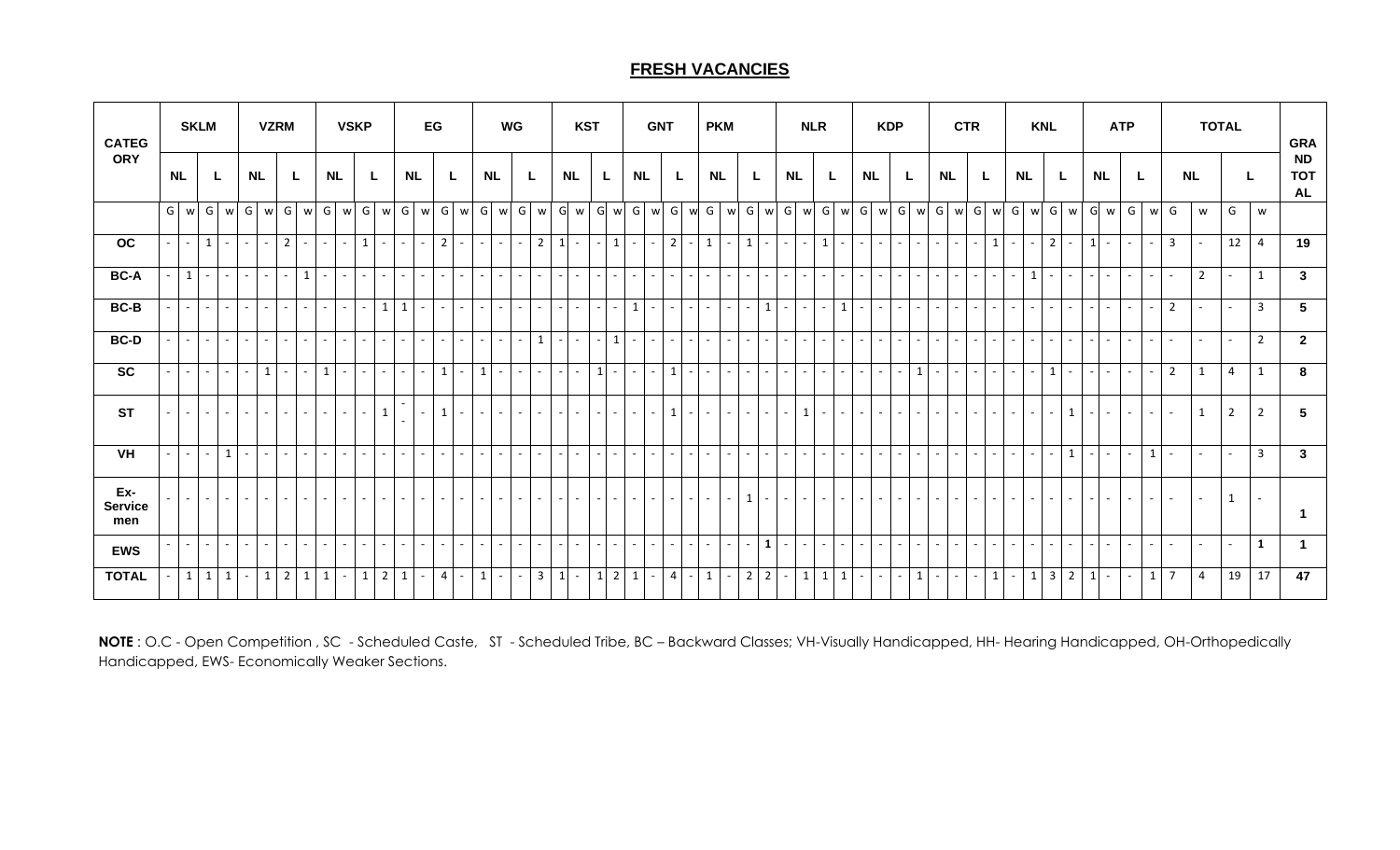# **Annexure-II NOTIFICATION NO. 24/2021**

# **Scheme for Recruitment to the post of Executive Officers, Grade-III in A.P. Endowments Sub-Service**

# **SCHEME FOR SCREENING TEST**

# **Written Exanimation (Objective type) Bachelor's Degree Standard**

|            | Subject                                   | No. Of<br><b>Questions</b> | <b>Duration</b><br>(Minutes) | Maximum<br><b>Marks</b> |
|------------|-------------------------------------------|----------------------------|------------------------------|-------------------------|
| Section –A | <b>General Studies and Mental Ability</b> | 50                         | 50                           | 50                      |
| Section -B | HINDU PHILOSOPHY & TEMPLE SYSTEM          | 100                        | 100                          | 100                     |
|            |                                           |                            | Total                        | 50                      |

**N.B.** As per G.O. Ms. No.235 Finance (HR-I, Plg & Policy) Dept., Dt.06/12/2016, for each wrong answer will be penalized with 1/3<sup>rd</sup> of the marks prescribed for the question.

# **Section –A GENERAL STUDIES & MENTAL ABILITY**

#### **Questions: 50 Marks: 50**

- 1. Events of national and international importance.
- 2. Current affairs- international, national and regional.
- 3. General Science and it applications to the day to day life Contemporary developments in Science & Technology and information Technology
- 4. Social- economic and political history of modern India with emphasis on Andhra Pradesh.
- 5. Indian polity and governance: constitutional issues, public policy, reforms and e-governance initiatives with specific reference to Andhra Pradesh.
- 6. Economic development in India since independence with emphasis on Andhra Pradesh.
- 7. Physical geography of Indian sub-continent and Andhra Pradesh.
- 8. Disaster management: vulnerability profile, prevention and mitigation strategies, Application of Remote Sensing and GIS in the assessment of Disaster.
- 9. Sustainable Development and Environmental Protection
- 10. Logical reasoning, analytical ability and data interpretation.
- 11. Data Analysis:
	- a) Tabulation of data
	- b) Visual representation of data
	- c) Basic data analysis (Summary Statistics such as mean, median, mode, variance and coefficient of variation) and Interpretation
- 12. Bifurcation of Andhra Pradesh and its Administrative, Economic, Social, Cultural, Political, and Legal implications/problems.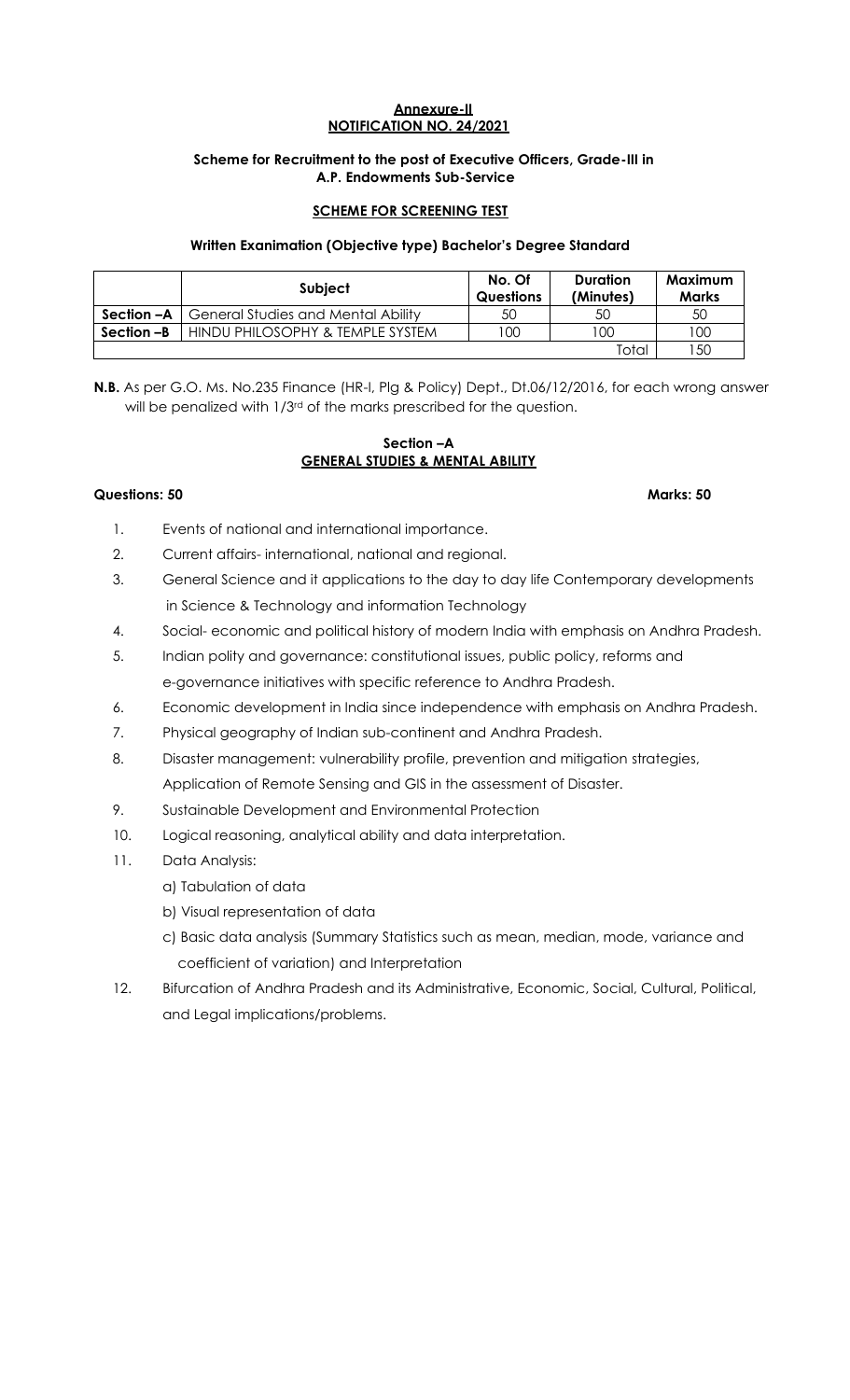#### **Section –B HINDU PHILOSOPHY & TEMPLE SYSTEM**

# **Questions: 100 Marks: 100**

- 1. Ramayanam Basic Knowledge about different characters in Ramayanam Various parts (Kandaas) of Ramayanam – Dynasties mentioned in Ramayanam. Basic Knowledge about various places mentioned in Ramayanam.
- 2. Mahabharatham Basic Knowledge about different characters in Mahabharatham Various parts (Parvaas) of Mahabharatham – Dynasties mentioned in Mahabharatham. Basic Knowledge about various places mentioned in Mahabharatham
- 3. Bhagavatham Basic Knowledge about different characters in Bhagavatham Various parts (Skandams) of Bhagavatham – Basic Knowledge about various places mentioned in Bhagavatham.
- 4. Hindu Puranams Basic knowledge in various Hindu Puranams Basic Knowledge about various places mentioned in Puranams.
- 5. Temple Agamas Different Agamas in Hindu Sastraas: I) Vaishnavam : a) Vaikhanasam, b) Pancharathram, c) Chattada Srivaishnavam, II) Saivam : a) Smardham, b) Adi Saiva, c) Veera Saiva, d) Jangama, e) Kapalika etc., III) Mother Goddesses: Sakteyam.
- 6. Hindu Festivals that will be celebrated in different parts of India. Classical fine Arts of Indian origin.
- 7. Vedic Culture: Yagnas & Yagams in Vedic Culture Vedas Upavedas Upanishads Dharmas in different stages of life.
- 8. Different Philosophies & Cults in Hindu Religion and Gurus who Professed Different Philosophies & Cults In The History Of Hindu Religion: Alwars (Vaishnavait Gurus); Nayanars (Saivait Gurus); Sankarachrya (Advaitha); Ramanujacharya (Visishtadvaitha); Madhwacharya (Dvaithadvaitham); Basava (Veera Saiva).
- 9. Family structure in Hindu Society Adoption Succession.
- 10. Sources of Income for Temples and Charitable Institutions. Allocation of funds of Endowment Institutions for different purposes. (Section 57 of Endowments Act, 30/87).
- 11. Duties of Executive Officers of Endowment Institutions (Section 29 of Endowments Act, 30/87).
- 12. Basic knowledge on Land Records Law relating to Endowments Lands, [ROR Act (Record of Rights in Land and Pattadar Pass Book Act) & Sections 75 to 86 of Endowments Act,30/87)]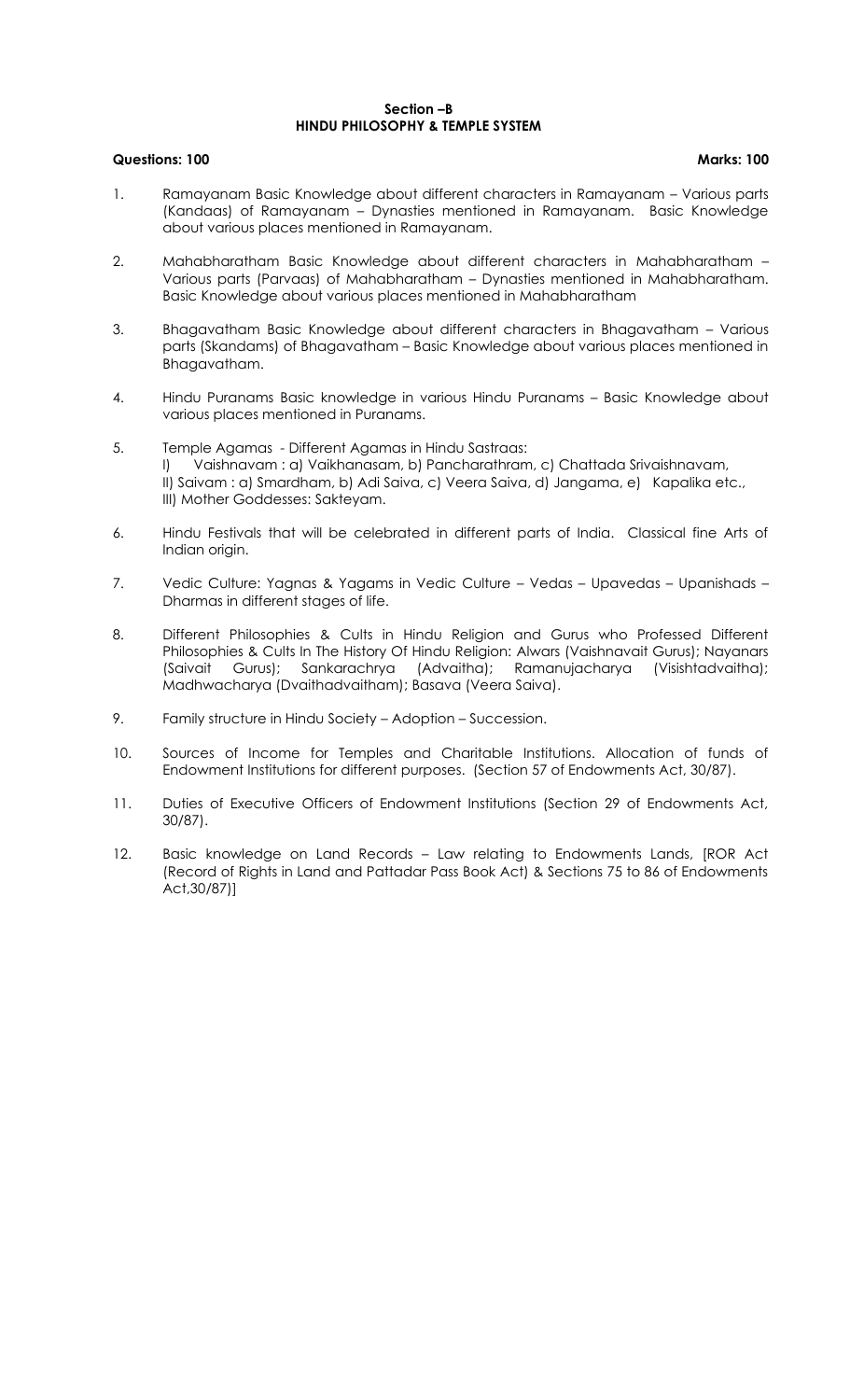# **SCHEME FOR MAIN EXAMINATION**

| Paper   | <b>Subject</b>                     | No. Of<br><b>Questions</b> | Duration<br>(Minutes) | Maximum<br><b>Marks</b> |
|---------|------------------------------------|----------------------------|-----------------------|-------------------------|
| Paper-I | General Studies and Mental Ability | 150                        | l 50                  | 50                      |
| Paper-2 | HINDU PHILOSOPHY & TEMPLE SYSTEM   | 50                         | 50                    | 50                      |
|         |                                    |                            | Total                 | 300                     |

#### **Written Exanimation (Objective type) Bachelor's Degree Standard**

N.B: 1. As per G.O. Ms. No.235 Finance (HR-I, Plg & Policy) Dept., Dt.06/12/2016, for each wrong answer will be penalized with  $1/3<sup>rd</sup>$  of the marks prescribed for the question.

#### **Paper – I GENERAL STUDIES & MENTAL ABILITY**

#### **Questions: 150 Marks: 150**

- 1. Events of national and international importance.
- 2. Current affairs- international, national and regional.
- 3. General Science and it applications to the day to day life Contemporary developments in Science & Technology and information Technology
- 4. Social- economic and political history of modern India with emphasis on Andhra Pradesh.
- 5. Indian polity and governance: constitutional issues, public policy, reforms and e-governance initiatives with specific reference to Andhra Pradesh.
- 6. Economic development in India since independence with emphasis on Andhra Pradesh.
- 7. Physical geography of Indian sub-continent and Andhra Pradesh.
- 8. Disaster management: vulnerability profile, prevention and mitigation strategies, Application of Remote Sensing and GIS in the assessment of Disaster.
- 9. Sustainable Development and Environmental Protection
- 10. Logical reasoning, analytical ability and data interpretation.
- 11. Data Analysis:
	- a) Tabulation of data
	- b) Visual representation of data

c) Basic data analysis (Summary Statistics such as mean, median, mode, variance and coefficient of variation) and Interpretation

12. Bifurcation of Andhra Pradesh and its Administrative, Economic, Social, Cultural, Political, and Legal implications/problems.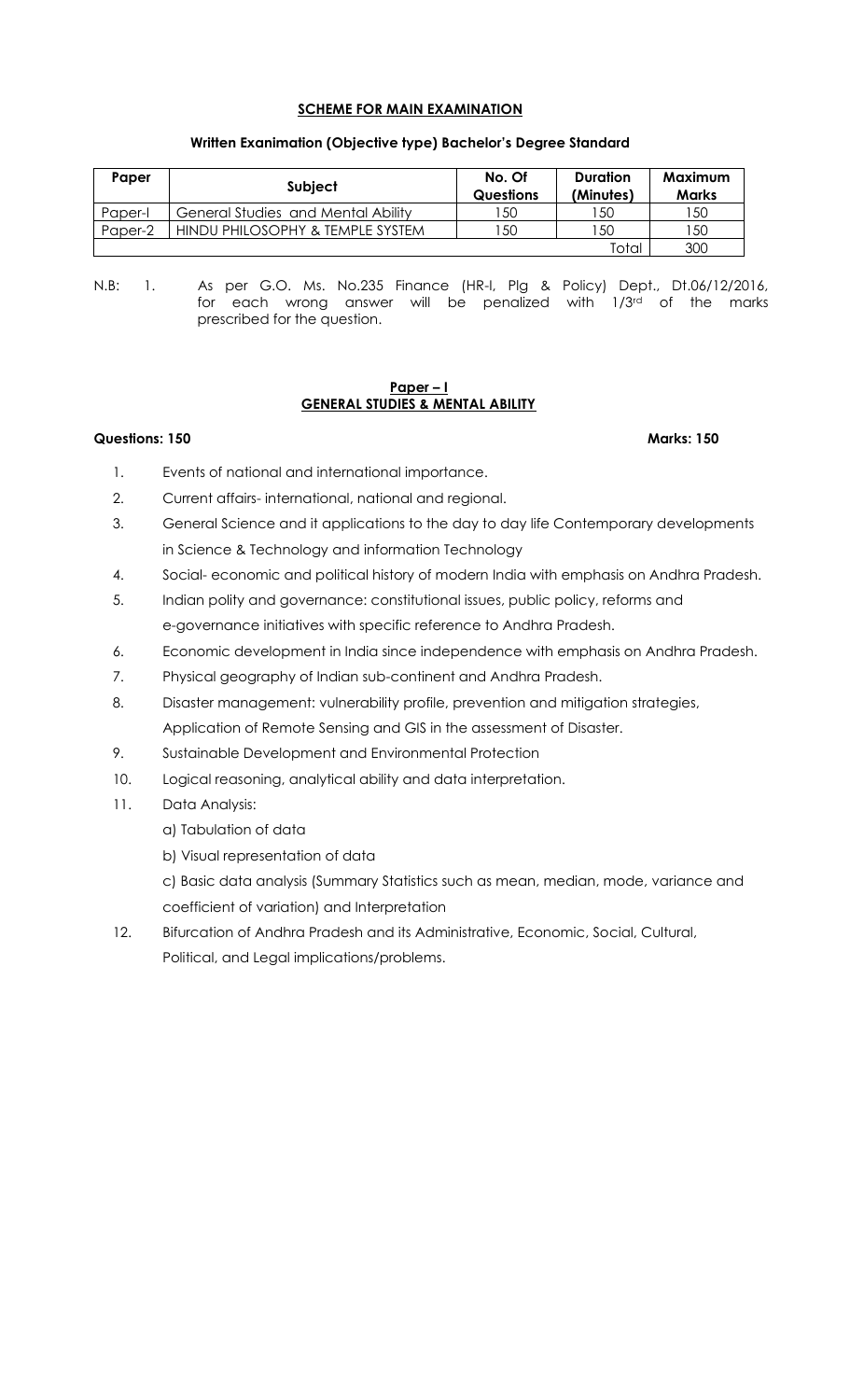#### **Paper - 2 HINDU PHILOSOPHY & TEMPLE SYSTEM**

# **Questions: 150 Marks: 150**

- 1. Ramayanam Basic Knowledge about different characters in Ramayanam Various parts (Kandaas) of Ramayanam – Dynasties mentioned in Ramayanam. Basic Knowledge about various places mentioned in Ramayanam.
- 2. Mahabharatham Basic Knowledge about different characters in Mahabharatham Various parts (Parvaas) of Mahabharatham – Dynasties mentioned in Mahabharatham. Basic Knowledge about various places mentioned in Mahabharatham
- 3. Bhagavatham Basic Knowledge about different characters in Bhagavatham Various parts (Skandams) of Bhagavatham – Basic Knowledge about various places mentioned in Bhagavatham.
- 4. Hindu Puranams Basic knowledge in various Hindu Puranams Basic Knowledge about various places mentioned in Puranams.
- 5. Temple Agamas Different Agamas in Hindu Sastraas:
	- I) Vaishnavam : a) Vaikhanasam, b) Pancharathram, c) Chattada Srivaishnavam,
	- II) Saivam : a) Smardham, b) Adi Saiva, c) Veera Saiva, d) Jangama, e) Kapalika etc.,
	- III) Mother Goddesses: Sakteyam.
- 6. Hindu Festivals that will be celebrated in different parts of India. Classical fine Arts of Indian origin.
- 7. Vedic Culture: Yagnas & Yagams in Vedic Culture Vedas Upavedas Upanishads Dharmas in different stages of life.
- 8. Different Philosophies & Cults in Hindu Religion and Gurus who Professed Different Philosophies & Cults In The History Of Hindu Religion: Alwars (Vaishnavait Gurus); Nayanars (Saivait Gurus); Sankarachrya (Advaitha); Ramanujacharya (Visishtadvaitha); Madhwacharya (Dvaithadvaitham); Basava (Veera Saiva).
- 9. Family structure in Hindu Society Adoption Succession.
- 10. Sources of Income for Temples and Charitable Institutions. Allocation of funds of Endowment Institutions for different purposes. (Section 57 of Endowments Act, 30/87).
- 11. Duties of Executive Officers of Endowment Institutions (Section 29 of Endowments Act, 30/87).
- 12. Basic knowledge on Land Records Law relating to Endowments Lands, [ROR Act (Record of Rights in Land and Pattadar Pass Book Act) & Sections 75 to 86 of Endowments Act,30/87)]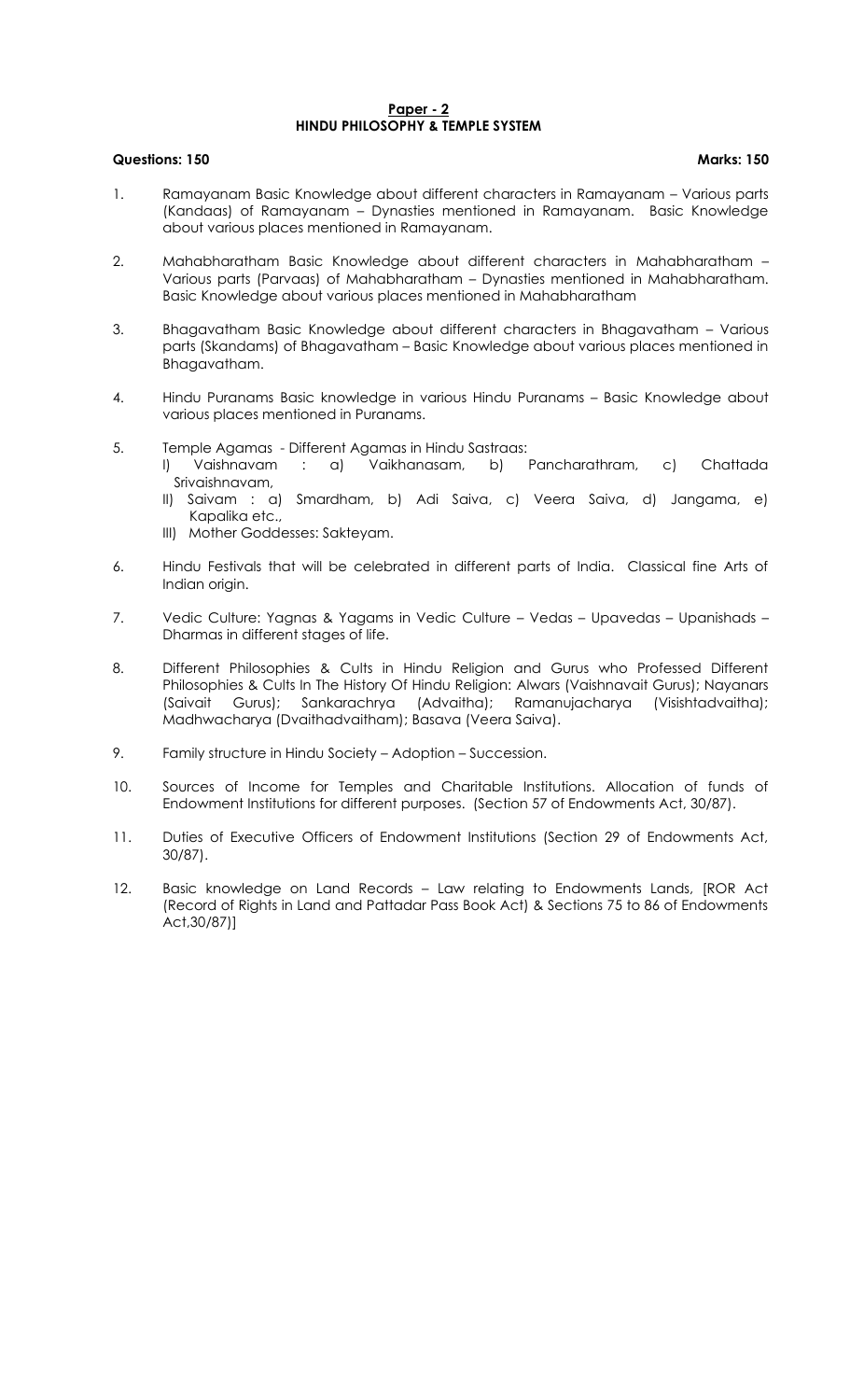# **Annexure-III**

# **INSTRUCTIONS TO CANDIDATES**

# *A. INSTRUCTIONS TO CANDIDATES:*

- A.1. The applicants are required to go through the user guide and satisfy themselves as to their eligibility for this recruitment carefully before applying and enter the particulars completely online.
- A.2. Applicant must compulsorily fill-up all relevant columns of application and submit application through website only. The particulars made available in the website will be processed through computer and the eligibility decided in terms of notification and confirmed accordingly.
- A.3. The applications received online in the prescribed proforma available in the website and within the time shall only be considered and the Commission will not be held responsible for any kind of delay/discrepancy on part of the candidate.
- A.4. Applicants must compulsorily upload his/her own scanned photo and signature through .jpg format.
- A.5. The applicants should not furnish any particulars that are false, tampered, fabricated or suppress any material information while making an application through website.
- A.6. Important:-Hand written/typed/Photostat copies/printed application form will not be entertained.
- A.7. The applicant shall produce all the essential certificates issued by the competent authority, for verification by the commission, as and when called for. If candidates fail to produce the same, his/her candidature shall be rejected / disqualified without any further correspondence.
- A.8. The following certificate formats are available on the Commission's Website  *(*https://psc.ap.gov.in*)* for reference.
	- A.8.1. Community, Nativity and Date of Birth Certificate
	- A.8.2. Declaration by the Un-Employed
	- A.8.3. School Study Certificate
	- A.8.4. Certificate of Residence
	- A.8.5. Medical Certificate for the Blind
	- A.8.6. Certificate of Hearing Disability and Hearing Assessment
	- A.8.7. Medical Certificate in respect of Orthopedically Handicapped Candidates
	- A.8.8. Creamy Layer Certificate
	- A.8.9. Local status certificate (if applicable)

# **B. INSTRUCTIONS REGARDING OFF-LINE EXAMINATION FOR CANDIDATES (if Screening test is held):**

B.1. The candidates should go through the instructions given on the cover page of test booklet and carefully write his/her Registration Number, Subject / Subject Code, Booklet Series, Name of the Examination Centre etc., in the Answer Sheet, which will be provided to him/her in the examination hall.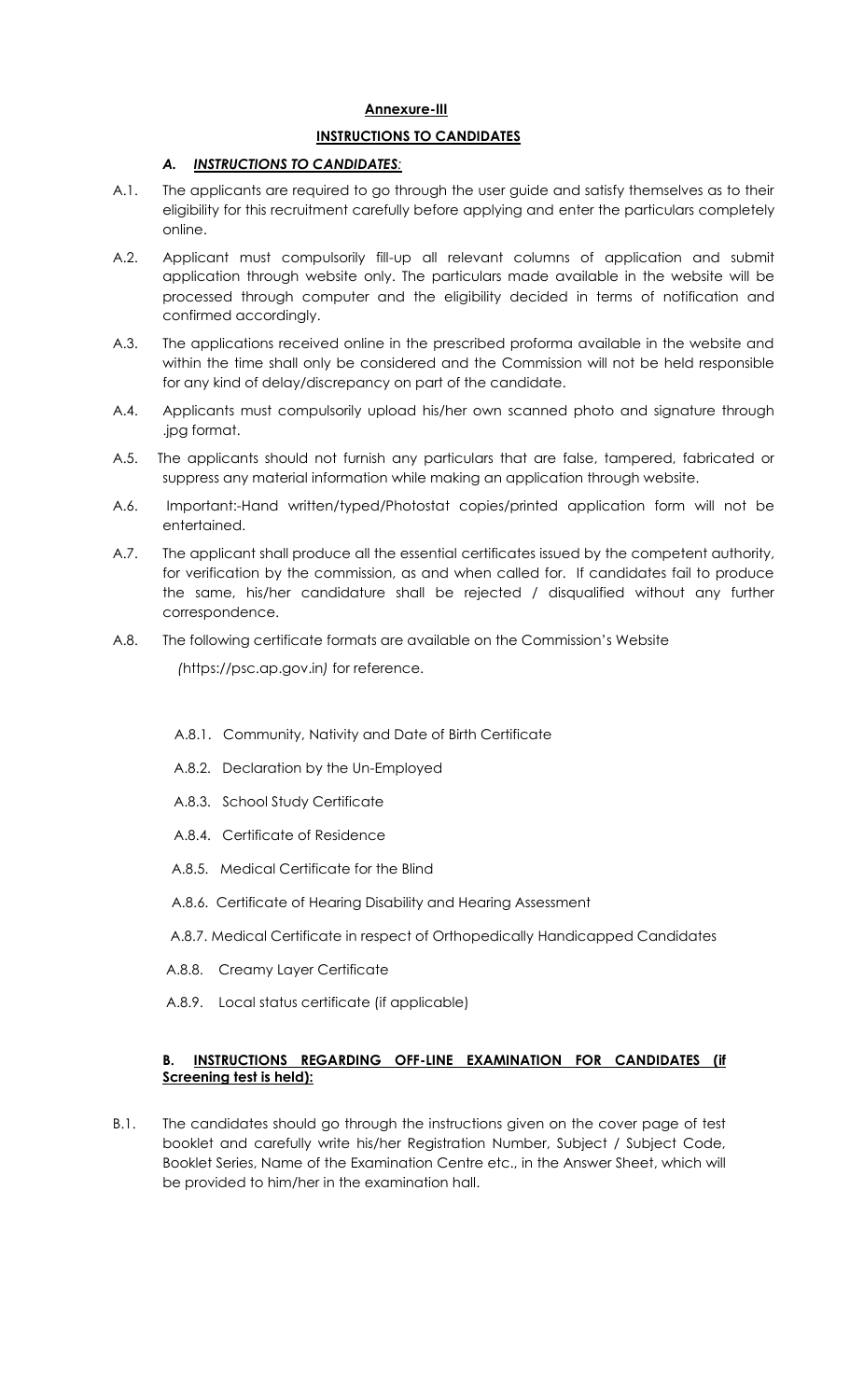B.2. Since the answer sheets are to be scanned (valued) with Optical Mark Scanner system, the candidates have to USE BALL POINT PEN (BLUE or BLACK) ONLY FOR MARKING THE ANSWERS. The candidates will be supplied OMR Sheet consisting of two copies i.e., the Original Copy (Top Sheet) and Duplicate Copy (Bottom Sheet). The candidate is required to use Ball Point Pen (Blue or Black) for filling the relevant blocks in the OMR Sheet including bubbling the answers. After writing the examination the candidate has to handover the original OMR sheet (Top Sheet) to the invigilator in the examination hall. If any candidate takes away the original OMR Sheet (Top Sheet) his/her candidature will be rejected.

 However the candidate is permitted to take away the duplicate (Bottom Sheet) OMR Sheet for his/her record. The candidates should bring Ball Point Pen (Blue or Black and smooth writing pad) to fill up relevant columns on the Answer Sheet. The candidate must ensure encoding the Registration Number, Subject/Subject Code, Booklet Series correctly, write the Name of the Examination Centre, appending Signatures of the Candidate and Invigilator, etc., on the O.M.R. Answer sheet correctly, failing which the Answer sheet will not be valued. Use of whitener / correcting fluid / Blade / Powder/ Eraser / folding / Tearing / Rough Work or any kind of tampering to change the answers on OMR Sheet will lead to disqualification / invalidation / rejection. No correspondence whatsoever will be entertained from the candidates in this regard.

B.3. The OMR Sheet is to be bubbled by Ball Point Pen (Blue or Black) only. Bubbling by Pencil / Ink Pen / Gel Pen is not permitted in this examination. Any kind of tampering to change the answers on the OMR Sheet will lead to disqualification / invalidation / rejection. No correspondence whatsoever will be entertained from the candidates in this regard.

# **C. INSTRUCTIONS REGARDING ON-LINE EXAMINATION FOR CANDIDATES:**

- C.1. The candidates should take their seats at the prescribed time before the commencement of the examination. Biometric identification would be conducted before entry into examination hall. The entry time would be mentioned in the hall ticket. Late entry after the given entry time would not be allowed. Candidates should not leave the examination hall till the expiry of fulltime. Loaning and interchanging of articles among the candidates is not permitted in the examination hall. Electronic devices including cell phones and pagers are not allowed in the examination hall.
- C.2. The starting time of each examination paper and the entry time would be mentioned in the hall ticket
- C.3. Candidates will not be permitted to leave the examination hall till the expiry of full time. If any candidate leaves the examination hall in the middle, he would be disqualified. If there is any problem with computer system, the candidates have to wait without talking to others till the system is restored. In case of any violation, the candidate will be disqualified.
- C.4. The examination link with the login screen will already be available on your system. Please inform the invigilator if this is not the case.
- C.5. 10 minutes prior to the exam, you'll be prompted to login. Please type the Login ID (Roll No) and the Password (Password for Candidate will be given on exam day) to proceed further.
- C.6. Invigilator will announce the password 15 minutes before commencement of the Examination.
- C.7. Copying or noting down questions and/or options is not allowed. Severe action will be taken if any candidate is found noting down the questions and/or options.
- C.8. After logging in, your screen will display:

\*Profile Information - Check the details & click on "I Confirm" or "I Deny".

\*Detailed exam instructions - Please read and understand thoroughly.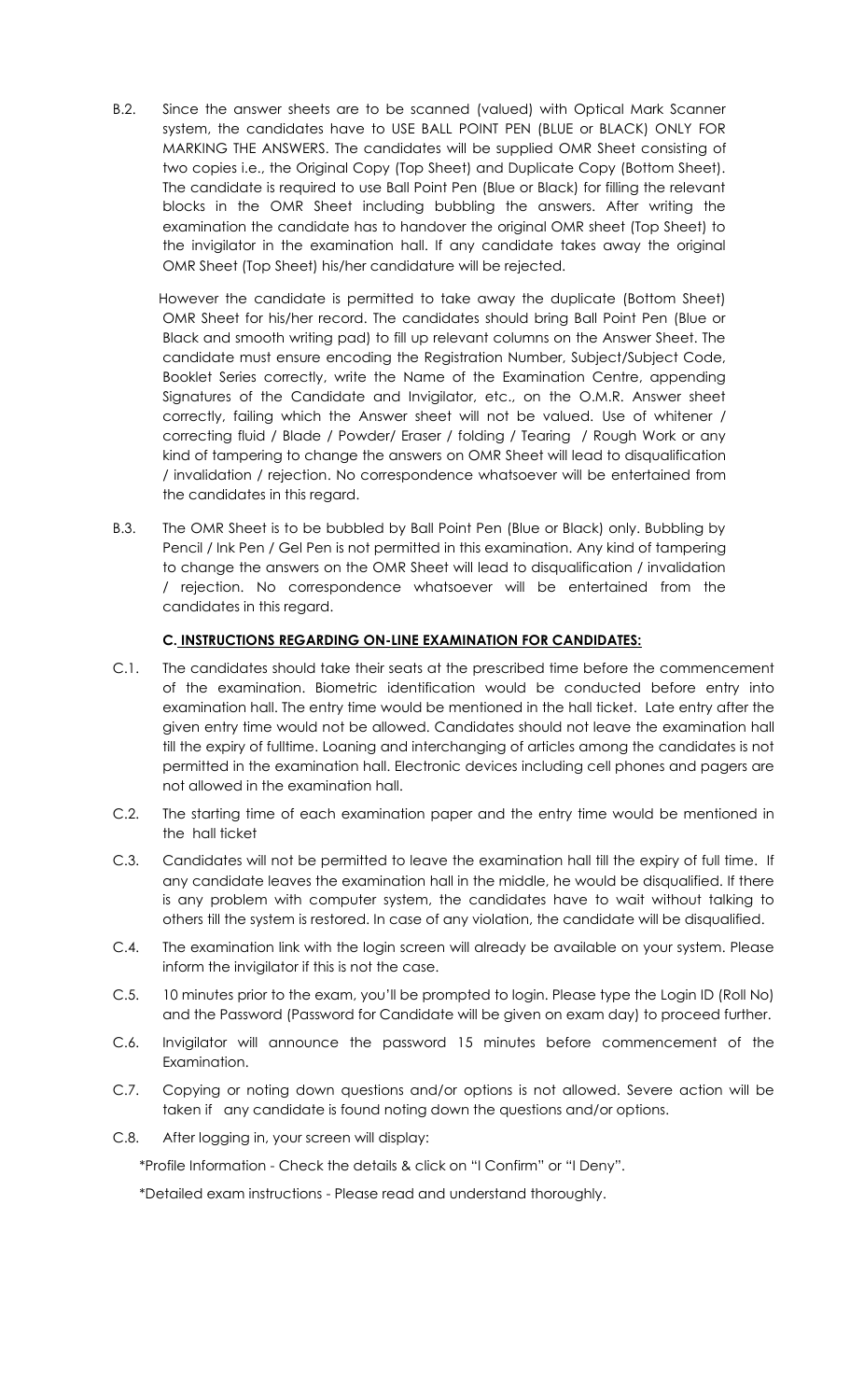\*Please click on the "I am ready to Begin" button, after reading the instructions.

- C.9. You have to use the mouse to answer the multiple choice type questions with FOUR alternative answers.
- C.10. To answer any numerical answer type question, you need to use the virtual numeric key pad and the mouse.
- C.11. On the online exam question screen, the timer will display the balance time remaining for the completion of exam.
- C.12. The question numbers are color coordinated and of different shapes based on the process of recording your response: White (Square) - For un-attempted questions. Red (Inverted Pentagon) - For unanswered questions. Green (Pentagon) - For attempted questions. Violet (Circle) - Question marked by candidate for review, to be answered later. Violet (Circle with a Tick mark) - Question answered and marked by candidate for review.
- C.13. After answering a question, click the SAVE & NEXT button to save your response and move onto the next question.
- C.14. Click on Mark for Review & NEXT to mark your question for review, and then go to the next question.
- C.15. To clear any answer chosen for a particular question, please click on the CLEAR RESPONSE button.
- C.16. A summary of each section, (i.e. questions answered, not answered, marked for review) is available for each section. You have to place the cursor over the section name for this summary.
- C.17. In case you wish to view a larger font size, please inform the Invigilator. On the Invigilator's confirmation, click on the font size you wish to select. The font size will be visible on the top.
- C.18. You may view INSTRUCTIONS at any point of time during exam, by clicking on the INSTRUCTIONS button on your screen.
- C.19. The SUBMIT button will be activated after 150 Minutes. Please keep checking the timer on your screen.
- C.20. In case of automatic or manual log out, all your attempted responses will be saved. Also, the exam will start from the time where it had stopped.
- C.21. You will be provided a blank sheet for rough work. Do write your Login ID and Password on it. Please ensure that you return it to the invigilator at the end of the exam after tearing only the password from it.
- C.22. Please don't touch the key board as your exam ID will get locked. If your ID gets locked, please inform a nearby invigilator who will help in unlocking your ID and then you can continue with the exam.
- C.23. Please inform the invigilator in case of any technical issues.
- C.24. Please do not talk to or disturb other candidates.
- C.25. In case you are carrying articles other than the admit card, photo identity proof and pen, please leave them outside the exam room.
- C.26. You cannot leave exam room before submitting the paper. Please inform the invigilator if you want to use the wash room.

# **D. GENERAL INSTRUCTIONS TO CANDIDATES:**

D.1. If the candidate notices any discrepancy printed on the Hall ticket, as to community, date of birth etc., he/she may immediately bring it to the notice of Commission's officials/Chief Superintendent in the examination centre and necessary corrections can be made in the Nominal Roll, in the Examination Hall against his/her Hall Ticket Number for being verified by the Commission's Office.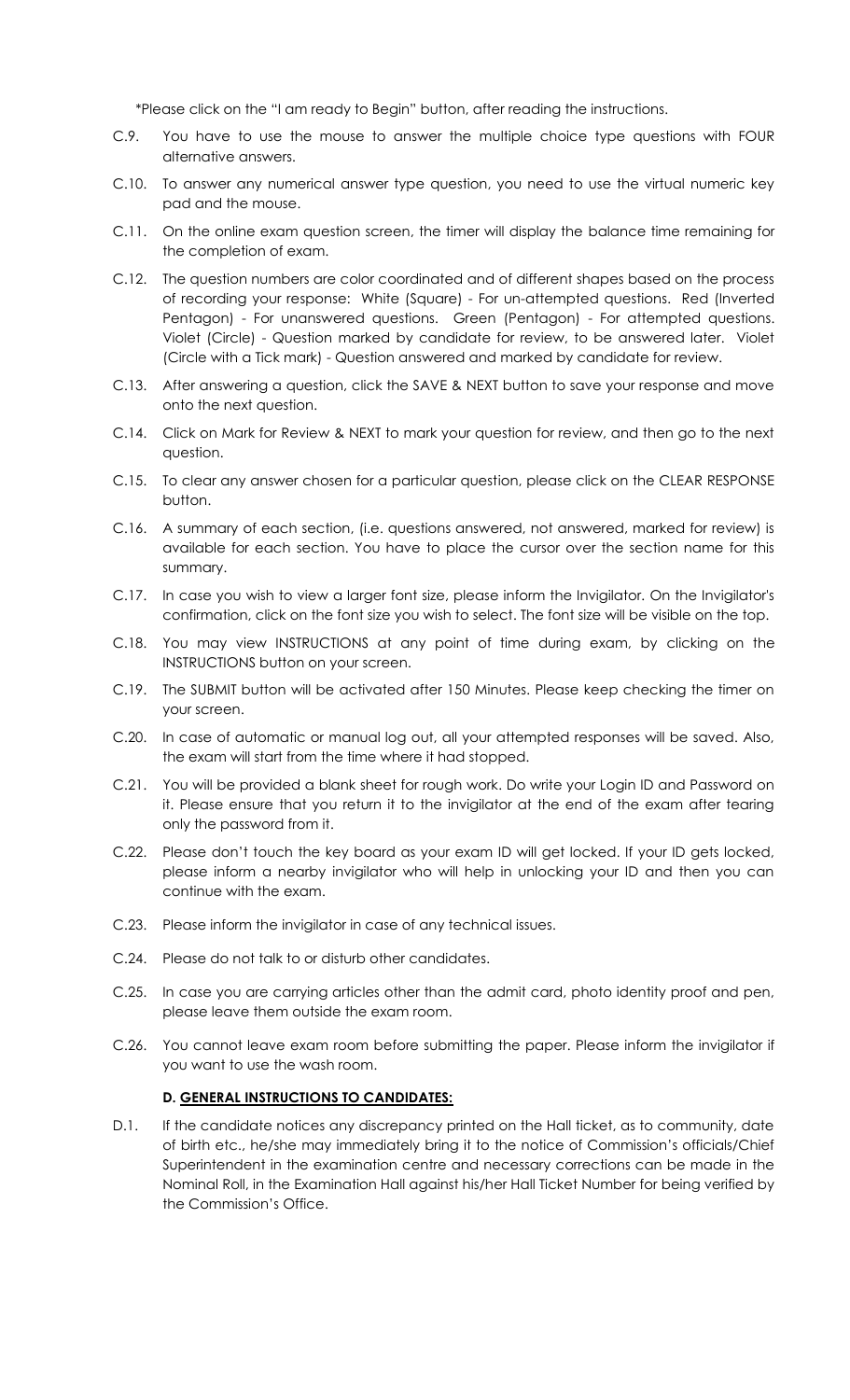- D.2. The candidate should satisfy the Invigilator of his/her identity with reference to the signature and photographs available on the Nominal Rolls and Hall Ticket.
- D.3. The candidates should take their seats at the given time before the commencement of the examination and are not to be allowed after the scheduled time. The time of Examination and entry time would be mentioned in the hall ticket. Late entry after the given entry time would not be allowed. Candidates should not leave the examination hall till the expiry of fulltime.
- D.4. The candidates must note that his/her admission to the examination is strictly provisional. The mere fact that an Admission to the examination does not imply that his/her candidature has been finally cleared by the Commission or that the entries made by the candidate in his/her application have been accepted by the Commission as true and correct. The candidates have to be found suitable after verification of original certificates; and other eligibility criteria. The Applicants have to upload his/her scanned recent colour passport photo and signature to the Application Form. Failure to produce the same photograph, if required, at the time of interview/ verification, may lead to disqualification. Hence the candidates are advised not to change their appearance till the recruitment process is complete.
- D.5. The candidates are not allowed to bring any Electronic devices such as mobile / cell phones, programmable calculators, tablets, iPad, Bluetooth, pagers, watches or any other computing devices to examination Hall. Loaning and interchanging of articles among the candidates is not permitted in the examination hall and any form of malpractice will not be permitted in the exam hall.
- D.6. The candidates are expected to behave in orderly and disciplined manner while writing the examination. Their candidature will be rejected in case of impersonation/ disorder/ rowdy behaviour during Examination and necessary F.I.R. for this incident will be lodged with concerned Police Station. The Chief Superintendent of the centre is authorized to take spot decision in this matter.
- D.7. Candidates trying to use unfair means shall be disqualified from the selection. No correspondence whatsoever will be entertained from the candidates.
- D.8. The Penal Provisions of Act 25/97 published in the A.P. Gazette No. 35, Part-IV.B Extraordinary dated: 21/08/1997 shall be invoked if malpractice and unfair means are noticed at any stage of the Examination. Action will be taken to penalize as per G.O.Ms.No.385, G.A. (Ser. A) Dept., Dt.18/10/2016.
- D.9. (a) Wherever the candidates are totally blind, they will be provided a scribe to write the examination and 20 minutes extra time is permitted to them per hour. Eligible candidates are also allowed to bring their own scribe after due intimation to the Commission after duly providing the full identification details of the scribe like name, address and appropriate proof of identification.

(b) The applicants shall upload the certificate relating to percentage of disability for considering the appointment of scribe in the examination.

(c) An extra time of 20 minutes per hour is also permitted for the candidates with locomotor disability and CEREBRAL PALSY where dominant (writing) extremity is affected for the extent slowing the performance of function (Minimum of 40% impairment). No scribe is allowed to such candidates.

(d) The candidate as well as the scribe will have to give a suitable undertaking conforming to the rules applicable

- D.10. In case the Hall-Ticket is without photo or too small, he/she should affix a passport size photo on Hall-ticket and appear by duly getting attested by Gazetted Officer. He/she shall handover similar photo for each paper to Chief Superintendent for affixing the same on the Nominal Rolls.
- D.11. The candidate will not be admitted to the examination Hall without procedural formalities.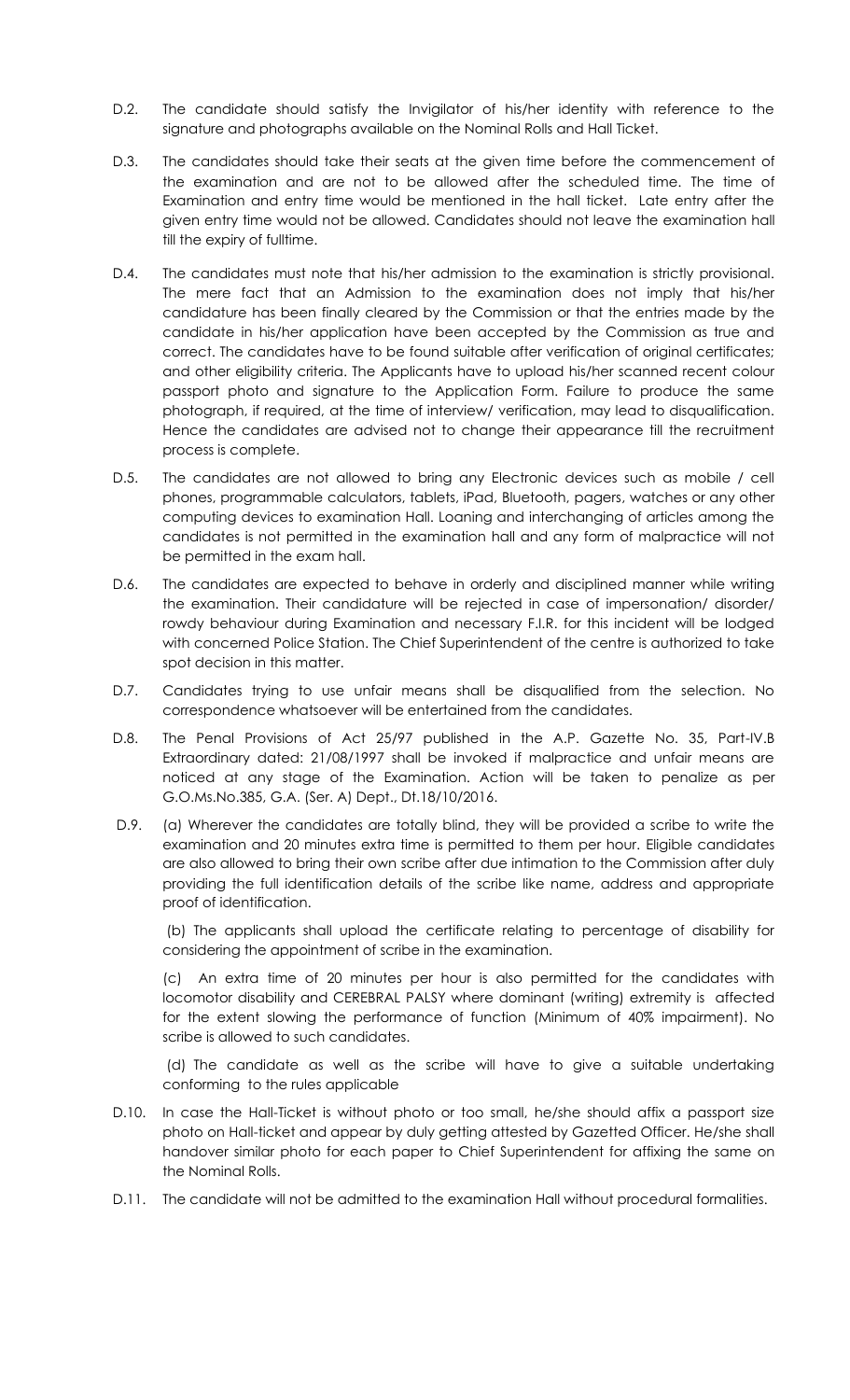- D.12. The candidate admission to the Examination is provisional, subject to the eligibility, confirmation/satisfaction of conditions laid down in this notification.
- D.13. The candidates should put his/ her signature and get the signature of the invigilator at the appropriate places in the Nominal Roll or OMR Answer Sheet.
- D.14. Instructions to be followed scrupulously in the Examination Hall.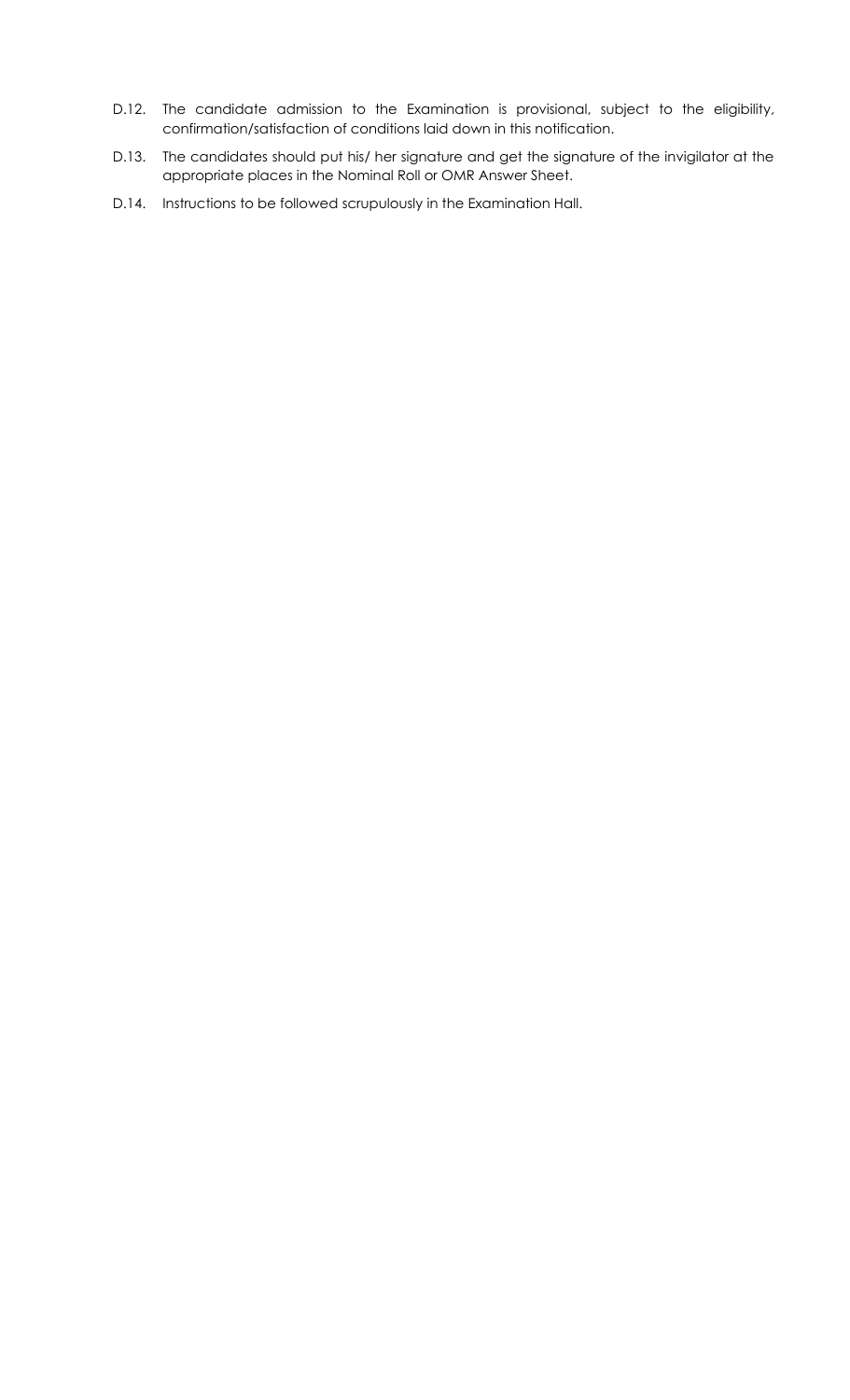# **ANNEXURE - IV**

# **LIST OF SCHEDULED CASTES**

#### **(Definition 28 of General Rule - 2)**

# **SCHEDULE - I**

Department, dated 15/12/1977)

(Substituted with effect from 27-07-1977 through G.O.Ms.No.838, G.A. (Services-D)

- 1 Adi Andhra<br>2 Adi Dravida
- Adi Dravida
- Anamuk
- Aray Mala
- Arundhatiya
- Arwa Mala
- Bariki
- Bavuri
- Beda Jangam, Budga Jangam (In Districts of Hyderabad, Rangareddy, Mahaboobnagar, Adilabad, Nizamabad, Medak, Karimnagar, Warangal, Khammam and Nalgonda)\*
- Bindla
- Byagara, Byagari\*
- Chachati
- Chalavadi
- Chamar, Mochi, Muchi, Chamar-Ravidas, Chamar-Rohidas\*
- Chambhar
- Chandala
- Dakkal, Dokkalwar
- Dandasi
- Dhor
- Dom, Dombara, Paidi, Pano
- Ellamalwar, Yellammalawandlu
- Ghasi, Haddi, Relli, Chachandi
- Godagali, Godagula(in the Districts of Srikakulam, Vizianagaram & Vishakapatnam) \*
- Godari
- Gosangi
- Holeya
- Holeya Dasari
- Jaggali
- Jambuwulu
- Kolupulvandlu, Pambada, Pambanda, Pambala \*
- Madasi Kuruva, Madari Kuruva
- Madiga
- Madiga Dasu, Mashteen
- Mahar
- Mala, Mala Ayawaru \*
- Mala Dasari
- Mala Dasu
- Mala Hannai
- Mala Jangam
- Mala Masti
- Mala Sale, Netkani
- Mala Sanyasi
- Mang
- Mang Garodi
- Manne
- 
- 46 Mashti<br>47 Matan Matangi
- Mahter
- Mitha Ayyalvar
- Mundala
- Paky, Moti, Thoti
- (Omitted)\*
- Pamidi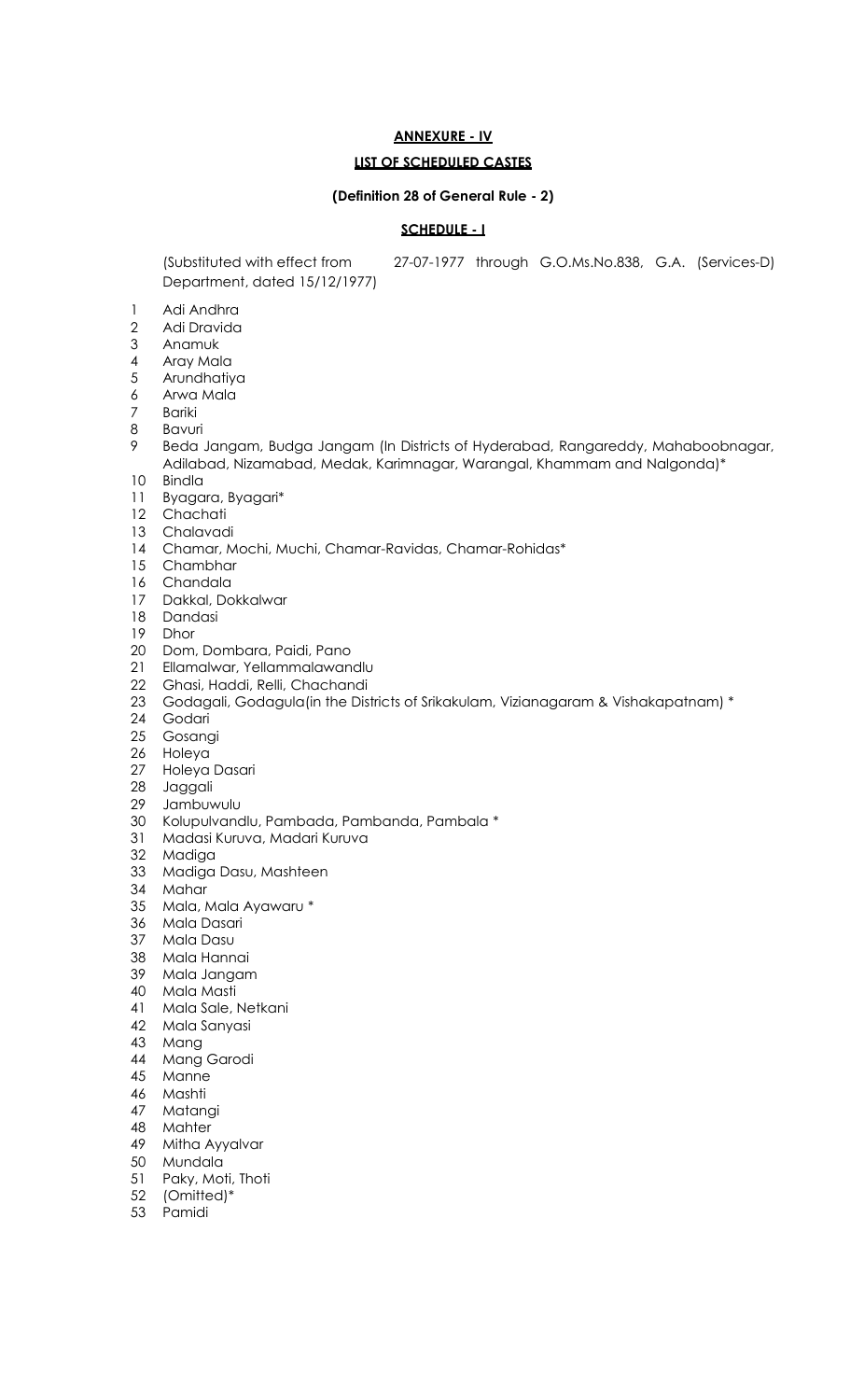- 54 Panchama, Pariah
- 55 Relli
- 56 Samagara
- 57 Samban
- 58 Sapru
- 59 Sindhollu, Chindollu
- 60 Yatala (Srikakulam Dist. Only) Memo No. 8183/CV-1/2006-10 SW (CV-I) Dept., Dt. 31/03/2008 61 Valluvan **\* (**Chittoor and Nellore Dist. Only**)** Memo No. 8183/CV-1/2006-10 SW (CV-I) Dept., Dt. 31/03/2008

**\*** As for the Constitution (Scheduled Caste) orders (Second Amendment) Act 2002, Act No. 61 of 2002

# **LIST OF SCHEDULED TRIBES**

- 1. Andh, Sadhu Andh \*
- 2. Bagata
- 3. Bhil
- 4. Chanchu (Chenchwar omitted) \*
- 5. Gadabas, Boda Gadaba, Gutob Gadaba, Kallayi Gadaba, Parangi Gadaba,
- Kathera Gadaba, Kapu Gadaba \*
- 6. Gond, Naikpod, Rajgond, Koitur \*
- 7. Goudu (in the Agency tracts)
- 8. Hill Reddis
- 9. Jatapus
- 10. Kammara
- 11. Kattunayakan
- 12. Kolam, Kolawar \*
- 13. Konda Dhoras, Kubi \*
- 14. Konda Kapus
- 15. Konda Reddis
- 16. Kondhs, Kodi, Kodhu, Desaya Kondhs, Dongria Kondhs, Kuttiya Konds, Tikiria Khondhs, Yenity Khondhs, Kuvinga \*

17. Kotia, Bentho Oriya, Bartika, Dulia, Holva,

Sanrona, Sidhopaiko (Dhulia,Paiko,Putiya- omitted \*)

18. Koya, Doli Koya, Gutta Koya, Kammara Koya, Musara Koya, Oddi Koya, Pattidi Koya, Rajah, Rasha Koya, Lingadhari Koya (Ordinary), Kottu Koya, Bhine Koya, Raj Koya (Goudomitted \*)

19. Kulia

20. Malis (excluding Adilabad, Hyderabad, Karimnagar, Khammam, Mahabubnagar, Medak, Nalgonda, Nizamabad and Warangal District)

- 21. Manna Dhora
- 22. Nayaks (in the Agency tracts)
- 23. Mukha Dhora, Nooka Dhora
- 24. Pardhan
- 25. Porja, Parangi Perja
- 26. Reddi Dhoras
- 27. Rona, Rena
- 28. Savaras, Kapu Savaras, Maliya Savaras, Khutto Savaras
- 29. Sugalis, Lambadis, Banjara \*
- 30. Thoti (in Adilabad, Hyderabad, Karimnagar, Khammam, Mahabubnagar, Medak,
- Nalgonda, Nizamabad and Warangal Districts)
- 31. Valmiki (in the Scheduled Areas of Vishakapatnam, Srikakulam, Vizianagaram, East Godavari and West Godavari Districts \*)
- 32. Yenadis, Chella Yenadi, Kappala Yenadi, Manchi Yenadi, Reddi Yenadi \*
- 33. Yerukulas, Koracha, Dabba Yerukula, Kunchapuri Yerukula, Uppu Yerukula \*

34. Nakkala Kurivikaran (Nakkala – A.P. Gazette, Part – III (B) Central Acts ordinance and Regulations Issue No. 05 Dt. 02/10/2003 )

35. Dhulia, Paiko, Putiya (in the districts of Vishakapatnam, Vizianagaram \*)

\* As for the Scheduled Castes and Scheduled Tribes Orders (Amendment) Act 2002, Act No. 10 of 2003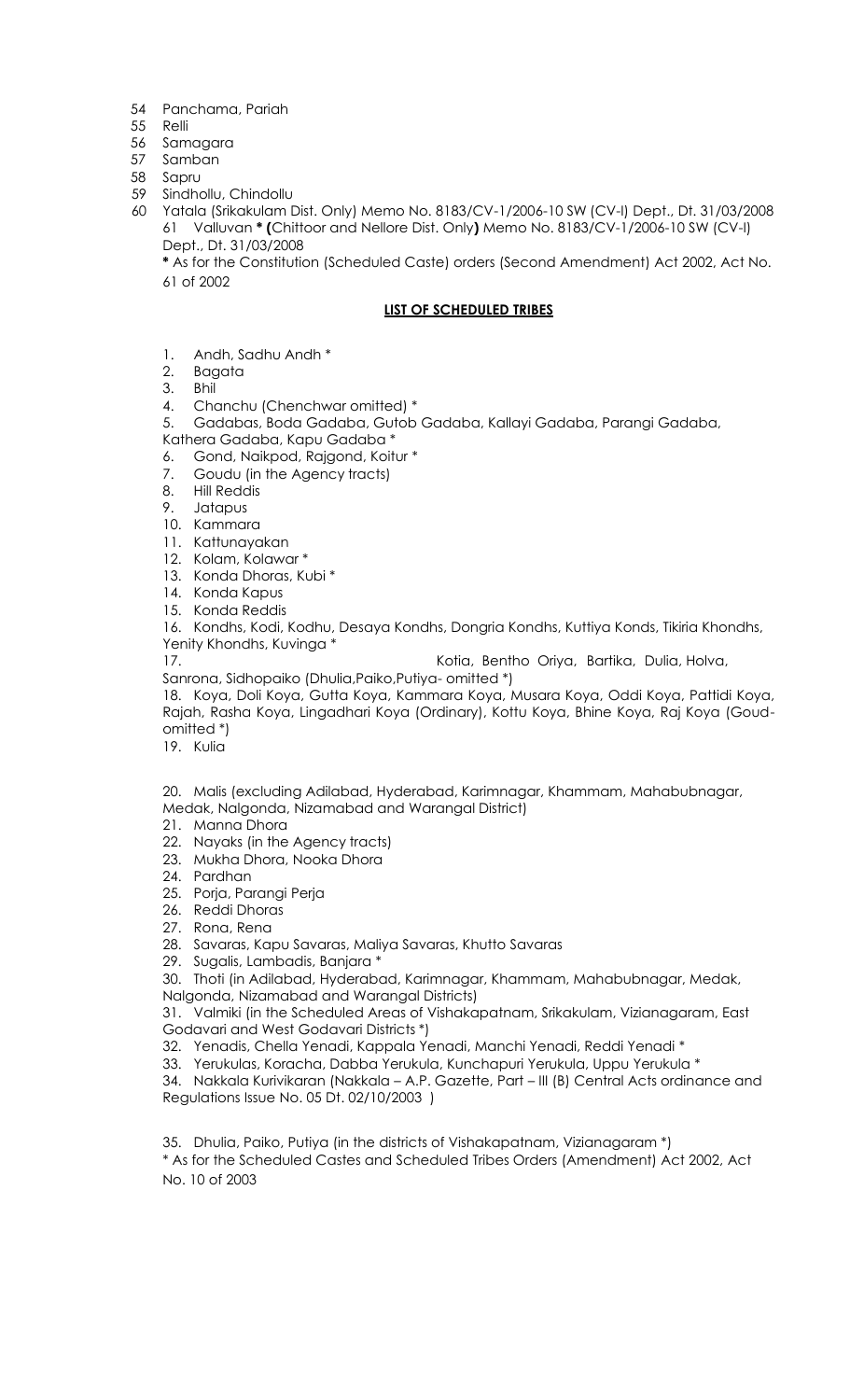# **LIST OF SOCIALLY AND EDUCATIONALLY BACKWARD CLASSES**

(Amended from time to time as on 31/08/2007)

#### **GROUP- A**

Aboriginal Tribes, Vimuktha Jathis, Nomadic and Semi Nomadic Tribes etc.,

- 1. Agnikulakshatriya, Palli, Vadabalija, Besta, jalari, Gangavar, Gangaputra, Goondla, Vanyakulakshatriya (Vannekapu, Vannereddi, Pallikapu, Pallireddy Neyyala and Pattapu) \*Mudiraj / Mutrasi / Tenugollu, The G.O. Ms.No. 15 BCW(C2) Dept., dt. 19/02/2009 is suspended. Hence the inclusion of Mudiraj / Mutrasi / Tenugollu is suspended) vide Hon'ble A.P. High Court orders in WP No. 2122/2009 dated: 29-04- 2009.
- 2. Balasanthu, Bahurupi
- 3. Bandara
- 4. Budabukkala
- 5. Rajaka (Chakali Vannar)
- 6. Dasari (formerly engaged in bikshatana)
	- (amended vide G.O.Rt.No. 32, BCW(M1) Department, dated 23/02/1995)
- 7. Dommara
- 8. Gangiredlavaru
- 9. Jangam (whose traditional occupation is begging)
- 10. Jogi
- 11. Katipapala
- 12. Korcha
- 13. Lambada or Banjara in Telangana Area (deleted and included in S.T. list vide G.O.Ms.No. 149, SW, dated 3/5/1978)
- 14. Medari or Mahendra
- 15. Mondivaru, Mondibanda, Banda
- 16. Nayee Brahmin (Mangali), Mangala and Bajantri
- (amended vide G.O.Ms.No. 1, BCW(M1) Department, dated 6/1/1996)
- 17. Nakkala (Deleted vide G.O. Ms. No. 21, BCW(C2) Dept., Dt. 20/06/2011)
- 18. Vamsha Raj (amended vide G.O.Ms.No. 27, BCW(M1) Department, dated 23/06/1995 deleting the Original name Pitchiguntla)
- 19. Pamula
- 20. Pardhi (Mirshikari)
- 21. Pambala
- 22. Peddammavandlu, Devaravandlu, Yellammavandlu, Mutyalammavandlu (Dammali, Dammala, Dammula, Damala Castes confined to Srikakulam dist. Vide G.O.Ms. No.: 9 BCW(C2) Dept., Dt. 9/04/2008)
- 23. Veeramushti (Nettikotala), Veera bhadreeya (Amended vide G.O. Ms. No. 62, BCW (M1) Dept., Dt. 10/12/1996)
- 24. Valmiki boya (Boya, Bedar, Kirataka, Nishadi, Yellapi, Pedda Boya) Talayari and Chunduvallu

(G.O.Ms. No. 124, SW, Dt. 24.06.85) Yellapi and Yellapu are one and the same amended vide G.O. Ms. No. 61, BCW(M1) Dept., Dt. 05.12.1996)

- 25. Yerukalas in Telangana area (deleted and included in the list of S.Ts)
- 26. Gudala
- 27. Kanjara Bhatta
- 28. Kalinga (Kinthala deleted vide G.O.Ms. No. 53, SW, Dt. 07.03.1980)
- 29. Kepmare or Reddika
- 30. Mondipatta
- 31. Nokkar
- 32. Pariki Muggula
- 33. Yata
- 34. Chopemari
- 35. Kaikadi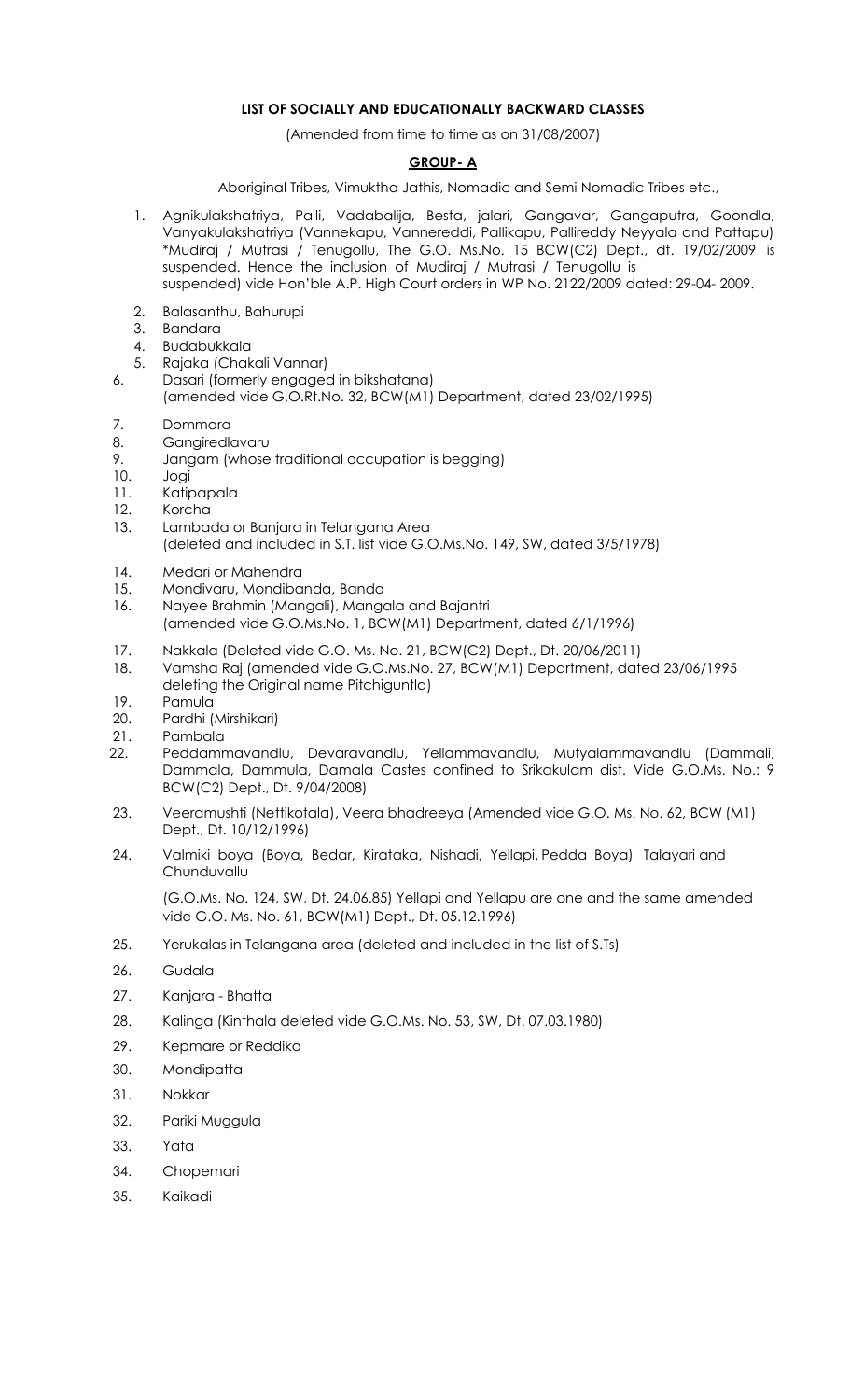- 36. Joshinandiwalas
- 37. Odde (Oddilu, Vaddi, Vaddelu)
- 38. Mandula (Govt. Memo No. 40-VI/70-1, Edn., Dt. 10.02.1972)
- 39. Mehator (Muslim) (Govt. Memo No. 234-VI/72-2, Edn., Dt. 05.07.1972).
- 40. Kunapuli (Govt. Memo No. 1279/P1/74-10, E&SW, Dt. 03.08.1975)
- 41. Patra (included in G.O. Ms. No. 8, BCW(C2) Dept., Dt. 28.08.2006)
- 42. kurakula of Srikakulam, Vizianagaram and Visakhapatnam Districts only. Included vide in G.O.MS.No. 26 BC W (C2) Dept., Dt. 4/07/08
- 43. Pondara of Srikakulam, Vizianagaram, and Visakhapatnam Districts only. Included vide G.O.MS.No. 28 BC W (C2) Dept., Dt. 4/07/08
- 44. Samanthula, Samantha, sountia, Sauntia of Srikakulam District only. Included vide G.O.MS.No. 29 BC W (C2) Dept., Dt. 4/07/08
- 45. pala-Ekari, Ekila, Vyakula, Ekiri, Nayanivaru, Palegaru, Tolagari, Kavali of Chittor, Cuddapah, Kurnool, Anantapur, Nellore, Hyderabad and Rangareddy Districts only. Included Vide G.O. MS. No. 23 B.C. W (C2) Dept., Dt. 4/07/08
- 46. Rajannala, Rajannalu of Karimnagar, Warangal, Nizamabad and Adilabad Districts only. (included in vide G.O.Ms. No. 44 B.C.W(C2) Dept., Dt.07/08/2008).
- 47. Bukka Ayyavars, Included vide G.O.Ms.No. 6 Backward Classes Welfare (C2) Dept., dt. 19/02/2009.
- 48. Gotrala, Included vide G.O.Ms.No. 7 Backward Classes Welfare (C2) Dept., dt. 19/02/2009. The area of operation shall be confined to Telangana Region only.
- 49. Kasikapadi / Kasikapudi, Included vide G.O.Ms.No. 8 Backward Classes Welfare (C2) Dept., dt. 19/02/2009. The area of operation shall be confined to Hyderabad, Rangareddy, Nizamabad, Mahaboobnagar and Adilabad Districts of Telangana Region only.
- 50. Siddula, Included vide G.O.Ms.No. 9 Backward Classes Welfare (C2) Dept., dt. 19/02/2009. The area of operation shall be confined to Telangana Region only.
- 51. Sikligar / Saikalgar, Included vide G.O.Ms.No. 10 Backward Classes Welfare (C2) Dept., dt. 19/02/2009.
- 52. Poosala included vide G.O. Ms.No. 16 Backward Classes Welfare (C2) Dept., dt. 19/02/2009.
- 53. Aasadula / Asadula, included vide G.O. Ms. No. 13, Backward Classes Welfare (C2) Dept., Dt. 27/05/2011. The area of operation shall be confined to East Godavari and West Godavari Districts only.
- 54. Keuta/Kevuto/Keviti, included vide G.O. Ms. No. 15, Backward Classes Welfare (C2) Dept., Dt. 27/05/2011. The area of operation shall be confined to Srikakulam District only.

#### **GROUP – B (Vocational)**

- 1. Achukatlavandlu in the Districts of Visakhapatnam and Guntur confined to Hindus only as amended vide G.O. Ms. No. 8, BCW(C2) Dept., Dt. 29.03.2000
- 2. Aryakshatriya, Chittari , Giniyar, Chitrakara, Nakshas (Muchi Telugu Speaking deleted vide G.O. Ms. No. 31, BCW (M1) Dept., 11.06.1996)
- 3. Devanga
- 4. Goud (Ediga) Gouda (Gamella) Kalalee, Goundla, Settibalija of Vishaphapatnam, East Godavari, West Godavari and Krishna Districts and Srisayana (Segidi) – (amended vide G.O. Ms. No. 16, BCW (A1) Dept., dt. 19.06.1997
- 5. Dudekula, Laddaf, Pinjari or Noorbash
- 6. Gandla, Telikula, Devatilakula (Amended vide G.O. Ms. No. 13, BCW(A1) Dept., dt. 20.05.1997)
- 7. Jandra
- 8. Kummara or Kulala, Salivahana (Salivahana added vide G.O. Ms. No. 28, BCW(M1) Dept., 24.06.1995)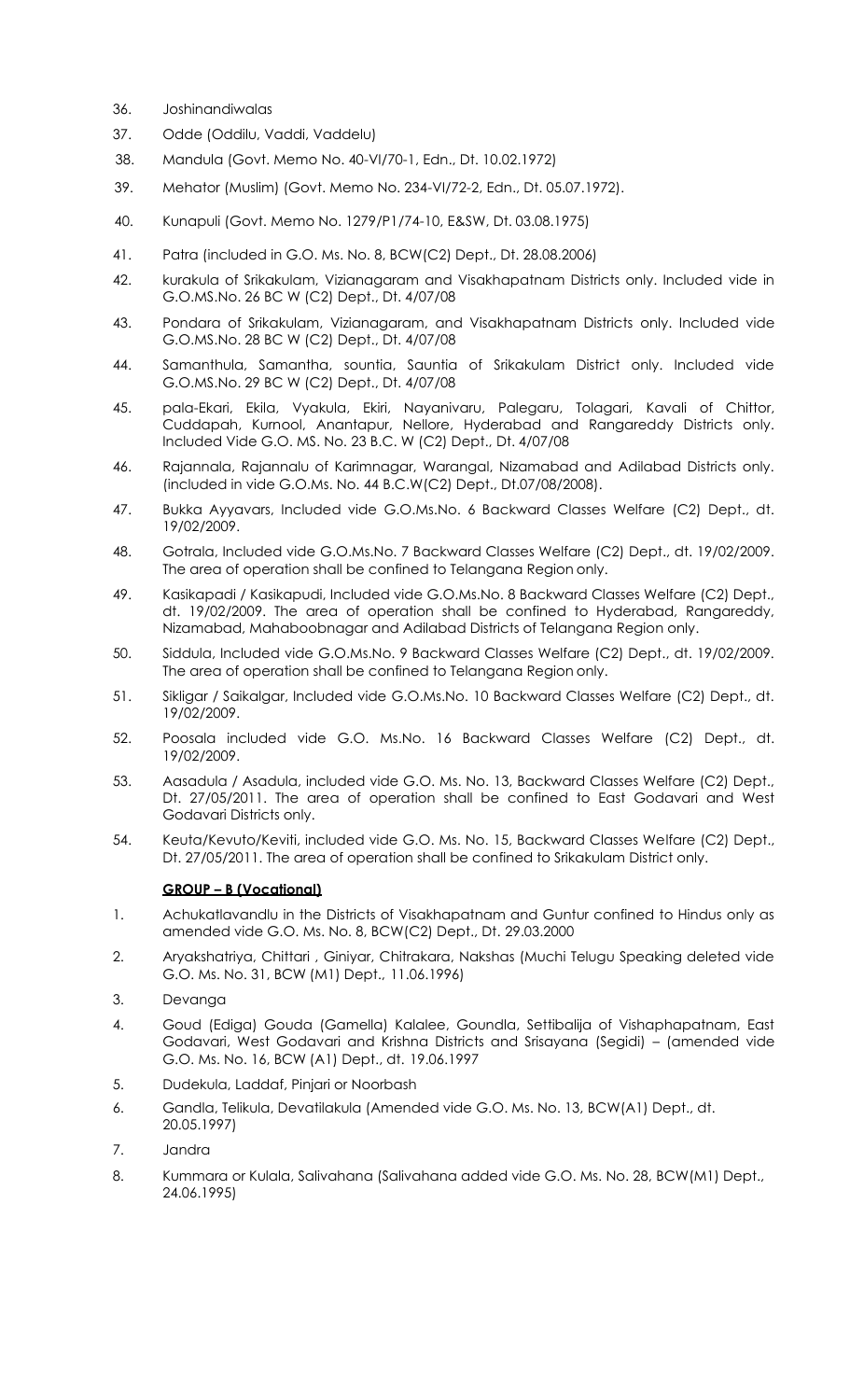- 9. Karikalabhakthulu, Kaikolan or Kaikala (Sengundam or Sengunther)
- 10. Karnabhakthulu
- 11. Kuruba or Kuruma
- 12. Nagavaddilu
- 13. Neelakanthi
- 14. Patkar (Khatri)
- 15. Perika (Perikabalija, Puragirikshatriya)
- 16. Nessi or Kurni
- 17. Padmasali (Sali, Salivan, Pattusali, Senapathulu, Thogata Sali)
- 18. Srisayana ((**sagidi**)- deleted and added to Sl.No. 4 of Group-B)
- 19. Swakulasali
- 20. Thogata, Thogati or Thogataveerakshtriya
- 21. Viswabrahmin, Viswakarma (Ausula or Kamsali, Kammari, Kanchari Vadla or Vadra or Vadrangi and Silpis)

(Viswakarma added vide G.O. Ms. No. 59 BCW(M1) Dept., Dt. 06.12.1995)

- 22. Kunchiti, Vakkaliga, Vakkaligara, Kunchitiga of Anantapur Dist. Only vide G.O. Ms.No. 10 BCW(C-2) Dept., Dt. 9-04-2008
- 23. Lodh, Lodhi, Lodha of Hyderabad, Rangareddy, Khammam and Adilabad Districts only. Included in Vide G.O.MS.No. 22 BC W (C2) Dept., Dt. 4/07/08
- 24. Bondili (included in vide G.O.Ms. No. 42, B.C.W(C2) Dept., Dt.07/08/2008)
- 25. Are Marathi, Maratha(Non-Brahmins), Arakalies and Surabhi Natakalavallu. (included in vide G.O.Ms. No. 40, B.C.W(C2) Dept., Dt.07/08/2008)
- 26. Neeli (included in vide G.O.Ms. No. 43, B.C.W(C2) Dept., Dt.07/08/2008).
- 27. Budubunjala/Bhunjwa/Bhadbhunja, included vide G.O.Ms. No. 11, Backward Classes Welfare (C2) Dept., Dt. 27/05/2011. The area of operation shall be confined to Hyderabad and Ranga Reddy District only.
- 28. Gudia/Gudiya, included vide G.O.Ms. No. 14, Backward Classes Welfare (C2) Dept., Dt. 27/05/2011. The area of operation shall be confined to Srikakulam, Vizianagaram and Vishakhapatnam, district only.

# **GROUP – C**

# **Scheduled Castes converts to Christianity and their progeny (Substituted in G.O.Ms.No.159, G.A.(Ser.D) Dept., dt. 02/04/1981)**

# **GROUP – D (Other Classes)**

- 1. Agaru
- 2. Are-Katika, Katika, Are-Suryavamsi(Are-Suryavamsi added vide G.O. Ms. No. 39, B.C. W(C2) Dept., Dt. 7/08/08)
- 3. Atagara
- 4. Bhatraju
- 5. Chippolu (Mera)
- 6. Gavara
- 7. Godaba
- 8. Hatkar
- 9. Jakkala
- 10. Jingar
- 11. Kandra
- 12. Kosthi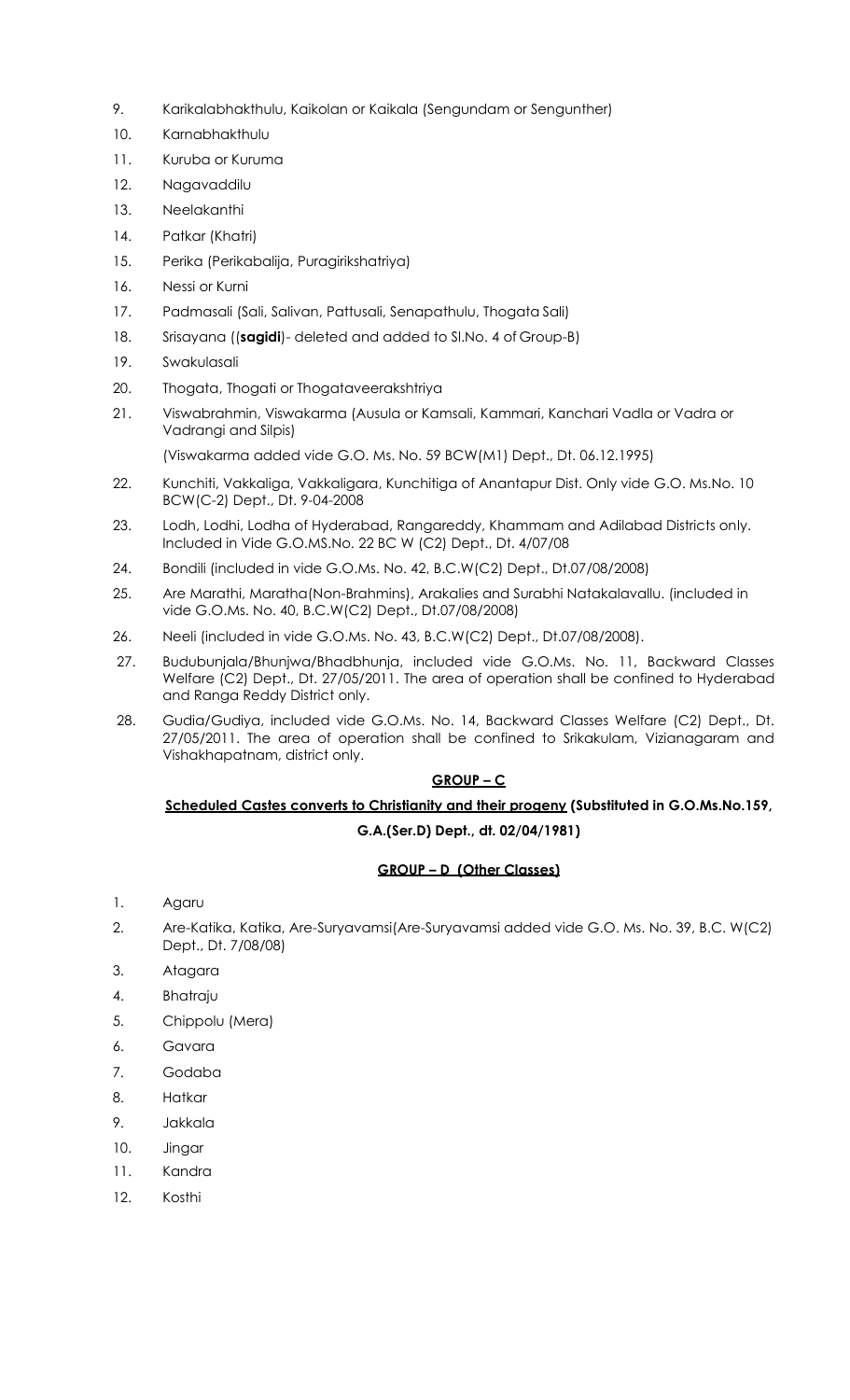- 13. Kachi
- 14. Surya Balija, (Kalavanthulu) Ganika (amended vide G.O.Ms. No. 20, BCW(P2) Dept., Dt. 19.07.1994)
- 15. Krishanabalija (Dasari, Bukka)
- 16. Koppulavelama
- 17. Mathura
- 18. Mali (Bare, Barai, Marar and Tamboli of all Districts of Telangana Region added as synonyms vide G.O. Ms. No. 3, BCW(C2) Dept., Dt. 09.01.2004 and G.O. Ms. No. 45, B.C.W(C2) Dept., Dt.07/08/2008)
- 19. Mudiraj / Mutrasi / Tenugollu.
- 20. Munnurukapu (Telangana)
- 21. Nagavamsam (Nagavamsa) vide G.O.Ms.No. 53, BC Welfare Dept., dated:19/09/1996
- 22. Nelli(deleted vide G.O.Ms. No. 43, B.C.W(C2) Dept., Dt.07/08/2008)
- 23. Polinativelmas of Srikakulam and Visakhapatnam districts
- 24. deleted vide G.O. Ms.No. 16 Backward Classes Welfare (C2) Dept., dt. 19/02/2009
- 25. Passi
- 26. Rangrez or Bhavasarakshtriya
- 27. Sadhuchetty
- 28. Satani (Chattadasrivaishnava)
- 29. Tammali (Non-Brahmins) (Shudra Caste) whose traditional occupation is playing musical instruments, vending of flowers and giving assistance in temple service but not Shivarchakars. Included vide G.O. Ms. No. 7, Backward Classes Welfare (C2) Dept., Dt. 19/02/2011).
- 30. Turupukapus or Gajula kapus {… the words "of Srikakulkam, Vizianagaram and Vishakapatnam Districts" were deleted vide G.O.Ms.No. 62, Backward Classes Welfare (C2) Dept., dt. 20/12/2008 and G.O. Ms.No. 19 Backward Classes Welfare (C2) Dept., dt. 19/02/2009} who are subject to Social customs or divorce and remarriage among their women (G.O. Ms. No. 65, E&SW, dt. 18.02.1994)
- 31. Uppara or Sagara
- 32. Vanjara (Vanjari)
- 33. Yadava (Golla)
- 34. Are, Arevallu and Arollu of Telangana District (Included vide G.O.Ms.No. 11, Backward Classes Welfare (C-2) Department, dt. 13/5/2003 and G.O.Ms. No. 41, B.C.W(C2) Dept., Dt.07/08/2008)
- 35. Sadara, Sadaru of Anantapur Dist. Only vide G.O.Ms.No. 11 BCW (C-2) Dept., Dt. 9- 04-2008
- 36. Arava of Srikakulam District only. Included in vide G.O. MS. No. 24 BC W (C2) Dept., Dt. 4/07/08
- 37. Ayyaraka, of Srikakulam, Vizianagaram, Visakhapatnam, East Godavari, West Godavari, Krishna, Guntur, Khammam and Warangal Districts only. Included in vide G.O. MS. No. 25 BC W (C2) Dept., Dt. 4/07/08
- 38. Nagaralu of Srikakulam, Vizianagaram, Visakhapatnam, Krishna, Hyderabad and Rangareddy Districts only. Included in vide G.O. MS. No. 27 BC W (C2) Dept., Dt. 4/07/08
- 39. Aghamudian, Aghamudiar, Agamudivellalar and Agamudimudaliar including Thuluva Vellalas of Chittoor, Nellore, Kurnool, Anantapur, Hyderabad and Rangareddy Districts only. Included in vide G.O. MS. No. 20 BC W (C2) Dept., Dt. 4/07/08
- 40. Beri Vysya, Beri Chetty of Chittoor, Nellore and Krishna Districts only. Included in vide G.O. MS. No. 21 BC W (C2) Dept., Dt. 4/07/08
- 41. Atirasa included vide G.O. Ms.No. 5 Backward Classes Welfare (C2) Dept., dt. 19/02/2009. The area of operation shall be confined to East Godavari and West Godavari Districts only.
- 42. Sondi / Sundi included vide G.O. Ms.No. 11 Backward Classes Welfare (C2) Dept., dt. 19/02/2009.